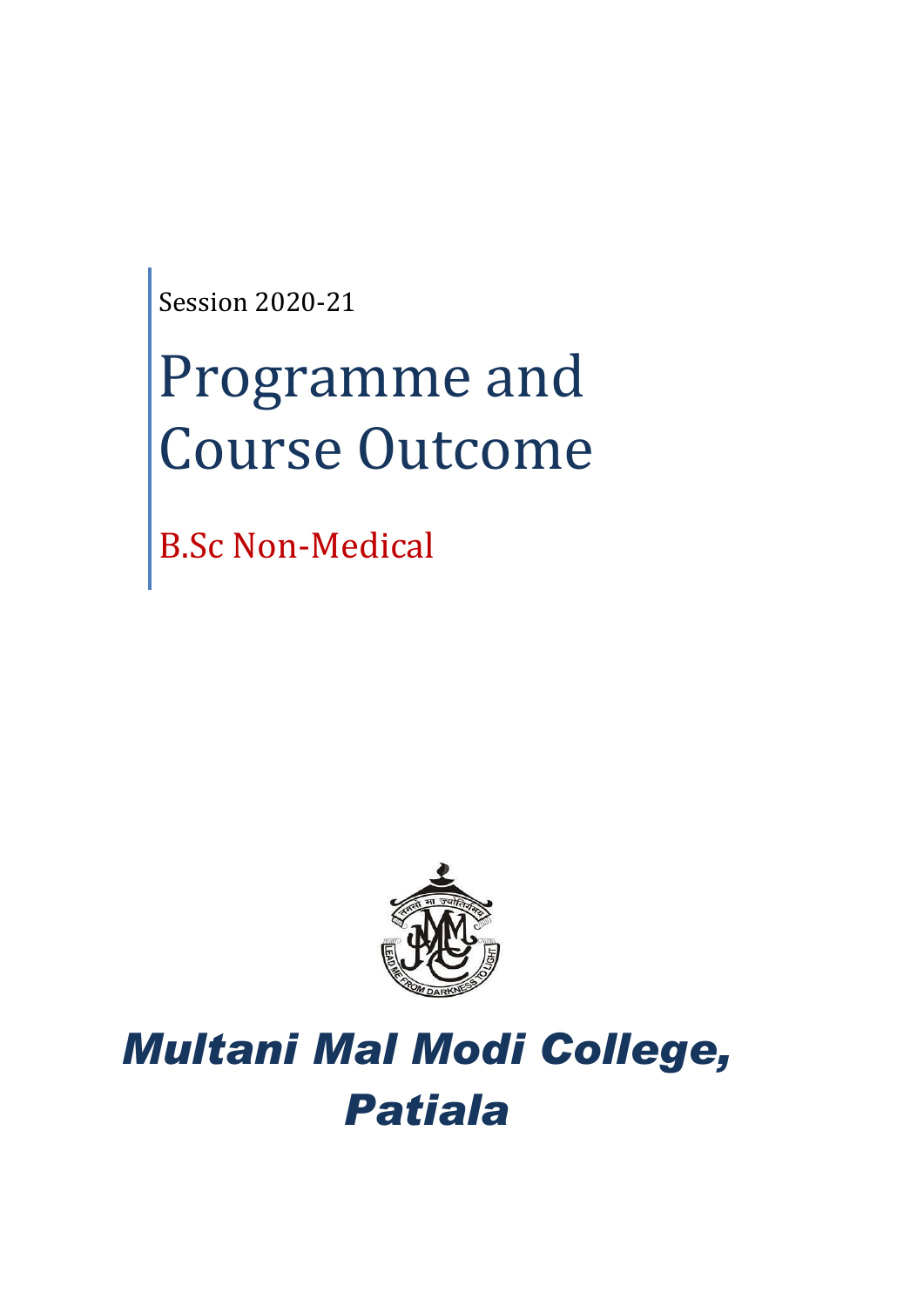### **Program Outcomes (POs)**

The student graduating with the B.Sc Non-Medical degree would be able to acquire and demonstrate the following:

- **1. Core competency:** Students will attain core competency in the subjects of Chemistry, Physics and Mathematics.
	- Demonstrate comprehensible understanding of the fundamental concepts of chemistry, physics and mathematics including their different subfields.
	- Acquire technical knowledge that creates different types of professionals in the fields of chemistry, physics and mathematics and related fields such as pharmaceuticals, chemical industry, teaching, research and development, environmental monitoring, product quality, consumer goods industry, food products, cosmetics industry, material sciences and government/public service, in banking, insurance and investment sectors etc.
	- Utilize suitable approaches to perform organic/inorganic syntheses, understand the characterization of materials; physics and mathematical based analyses; and apply relevant knowledge and skills to find solutions to problems that arise from these fields of chemistry, physics and mathematics.
	- Students will be able to apply the basic principles of working of equipment and instruments and undertake hands on lab work and practical activities which enhances their problem solving abilities required for successful career in various fields or for higher degrees.
- **2. Analytical ability:** Students will develop skills to pay attention to all elements and will be able to construct logical arguments related to their subjects. They will be able to design a hypothesis, collect data and analyze it critically to decipher if the data supports the hypothesis.
- **3.** *Disciplinary knowledge and skill*: Students will be able to demonstrate inclusive knowledge and understanding of all three subjects of chemistry, physics, and mathematics and utilize their lab and technical skills in interdisciplinary applications of these subjects.
- **4.** C*ommunication skill*: On completion of this course, students would be trained to carefully listen, read and analyze the experimental data/research papers and express it through technical writing as well as orally in a concise manner.
- **5.** *Critical thinker and problem solver*: The course is designed in such a manner that it enables the students to develop critical thinking ability required to solve inter-disciplinary problems/numerical using basic knowledge and concepts.
- **6.** *Sense of inquiry*: The students are able to develop inquisitive characteristics such as investigative skills and independent investigation of subject-related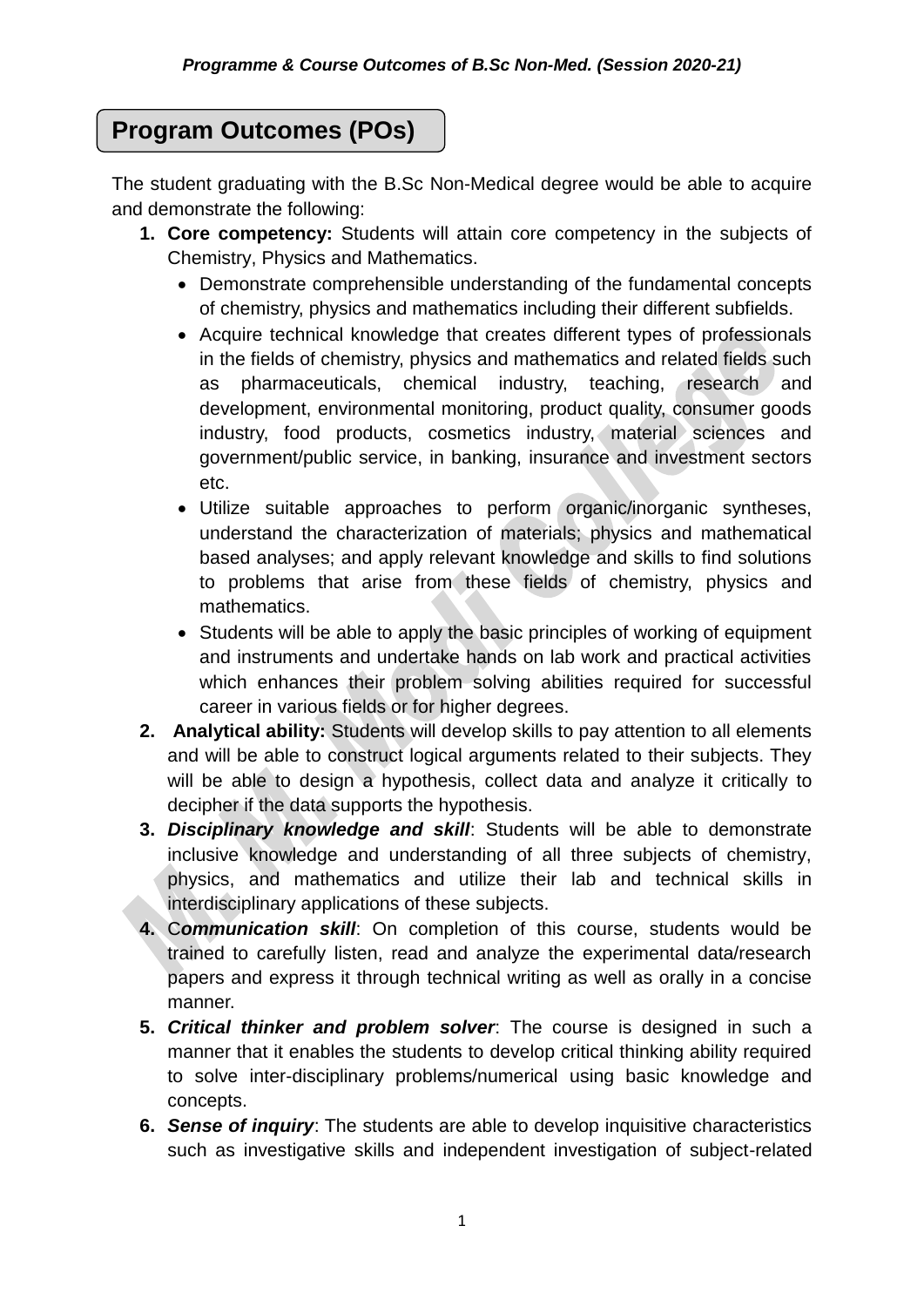issues and problems through questioning, planning and reporting their investigation.

- **7.** *Team player*: The course is designed in such a way so as to train the students to work as a team player in a laboratory or industry and also to work independently for writing projects and carrying out research.
- **8.** *Skilled project manager*: A BSc non-medical graduate student will be capable of being a project manager by gaining knowledge about mathematics, chemistry and physics. Student will be efficient in planning, writing and studying the ethical standards and rules concerning to scientific project management.
- **9.** *Digitally literate*: The course enables the student to acquire digital skills and carry out data analysis using various apps and software, use library search engines and simulation software to carry out computational work.
- **10.***Ethical awareness and reasoning strengthening*: A student after graduation in this course would be able to depict ethical awareness and reasoning. The student will be more objective and unbiased in all aspects of work and avoid unethical behavior such as fabricating or falsifying or misrepresenting any experimental data or commit any plagiarism; the student would be sensitized to appreciate intellectual property rights and other environmental and sustainability concerns.
- **11.***Lifelong learner*: The syllabus is planned to instill a practice of continuous learning among the students through various tools and technique such as ICT, books and journals for individual academic growth and future jobs.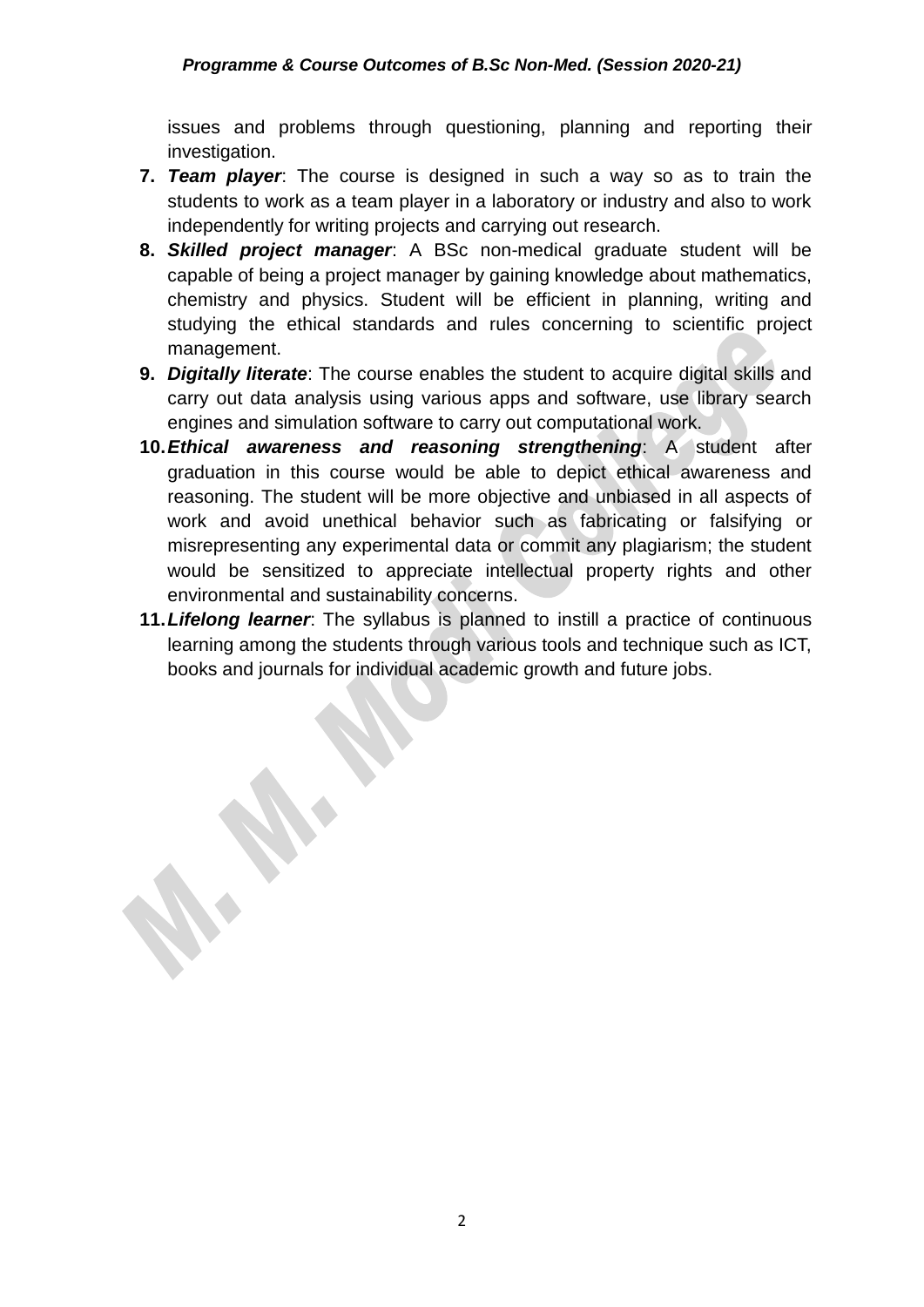#### **Course Outcomes (COs)**

**Course Outcomes: Mathematics Semester-I**

| Paper-I   | Calculus-I                    |
|-----------|-------------------------------|
| Paper-II  | <b>Differential Equations</b> |
| Paper-III | <b>Co-ordinate Geometry</b>   |

#### **Semester-II**

| Paper-IV | Algebra-I                            |
|----------|--------------------------------------|
| Paper-V  | <b>Partial Differential Equation</b> |
| Paper-VI | <b>Analytic Geometry</b>             |

**Course Outcomes**: After Completion of the course the student will be able to:

#### **Semester-I**

#### **Paper-I : Calculus-I**

**CO 1:** Understand the concept of derivatives and use it to find curvature.

**CO 2**: Understand and apply the concept of limit, continuity of a function at a point to find Concavity and convexity, Asymptotes and Tracing of curves.

**CO 3:** Exhibit and recall previous learning in integrals and use to study Improper integrals.

**CO 4:** Apply and deduce Area and volume of two dimensional surfaces.

**CO 5:** Investigate convergence and divergence of Improper integrals, Dirichlet integrals and some special functions.

#### **Paper-II: Differential Equations**

**CO-1:** Recognize various definitions of linear homogeneous and nonhomogeneous differential equations.

**CO-2:** Understand various methods to solve second order linear differential equation with constant and variable coefficients.

**CO-3:** Obtain power series solutions of several important classes of ordinary differential equations including Bessel's, Legendre differential equations. Also able to derive the generating functions and recurrence relations, orthogonality properties and interpret their qualitative behaviour.

**CO-4:** Discover the use of Bessel, Legendre's, Hermite's equations in real-life problems.

#### **Paper-III: Coordinate Geometry**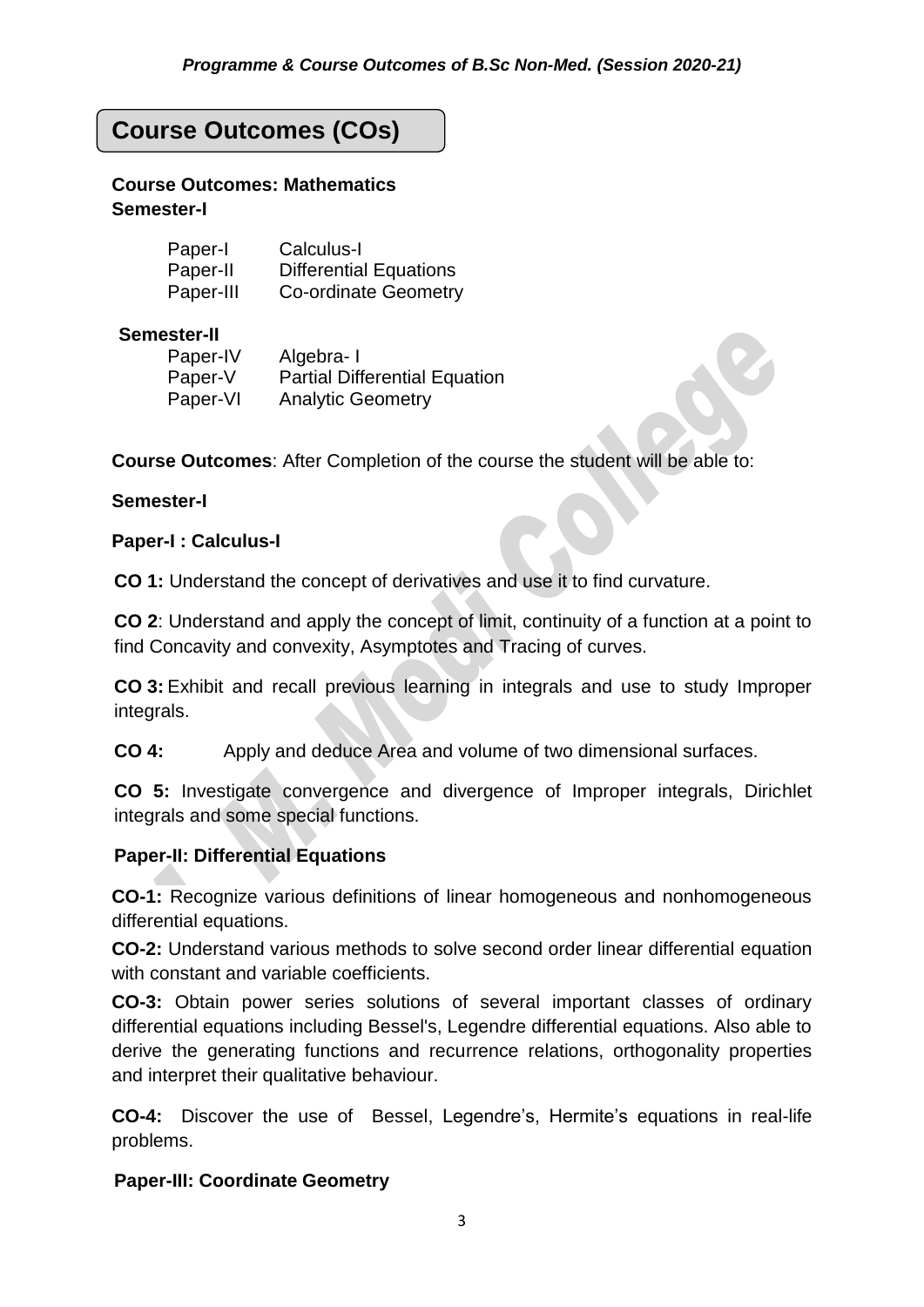**CO-1:** Understand and recall the importance of general equation of second degree in co-ordinate geometry.

**CO-2:** Obtain tangent, normal, chord of contact, and other geometrical properties.

**CO-3:** Apply above geometrical properties in real-life problems

**CO-4:** Investigate the nature of second degree equation of a curve.

**CO 5:** Demonstrate their knowledge of geometry and its applications in the real world.

#### **Semester-II**

#### **Paper-IV: Algebra- I**

**CO 1:** Recognize consistent and inconsistent systems of linear equations by the row echelon

form of the augmented matrix, using rank.

- **CO 2:** Find eigenvalues and corresponding eigenvectors for a square matrix
- **CO 3:** Understand the importance of roots of polynomials and learn various methods of obtaining roots.
- **CO 4:** Employ De Moivre's theorem in several applications to solve numerical problems.
- **CO 5**: Execute their good understanding of the deeper concepts of linear algebra and abstract algebra.

#### **Paper-V: Partial Differential Equation**

- **CO 1:** Solve the first-order linear PDE's with the aid of Lagrange's method and nonlinear PDEs of first order with Charpits' method.
- **CO 2:** Derive solutions of linear PDEs of second and higher order with constant coefficients.
- **CO 3:** Use the method of separation of variables and other techniques to solve some basic hyperbolic, parabolic and elliptic partial differential equations.
- **CO 4:** Execute their learning in solving heat, wave, Laplace equations.
- **CO 5**: Solve PDE governing real life phenomenon arising in various fields of science and engineering.

#### **Paper-VI: Analytic Geometry**

- **CO 1:** Understand and apply appropriate techniques, tools, and formulae to determine various geometrical parameters.
- **CO 2:** Find Equation of a tangent plane, Condition of tangency, Angle of the intersection of two spheres, Length of a tangent, Radical plane, Coaxial system of spheres and other geometrical properties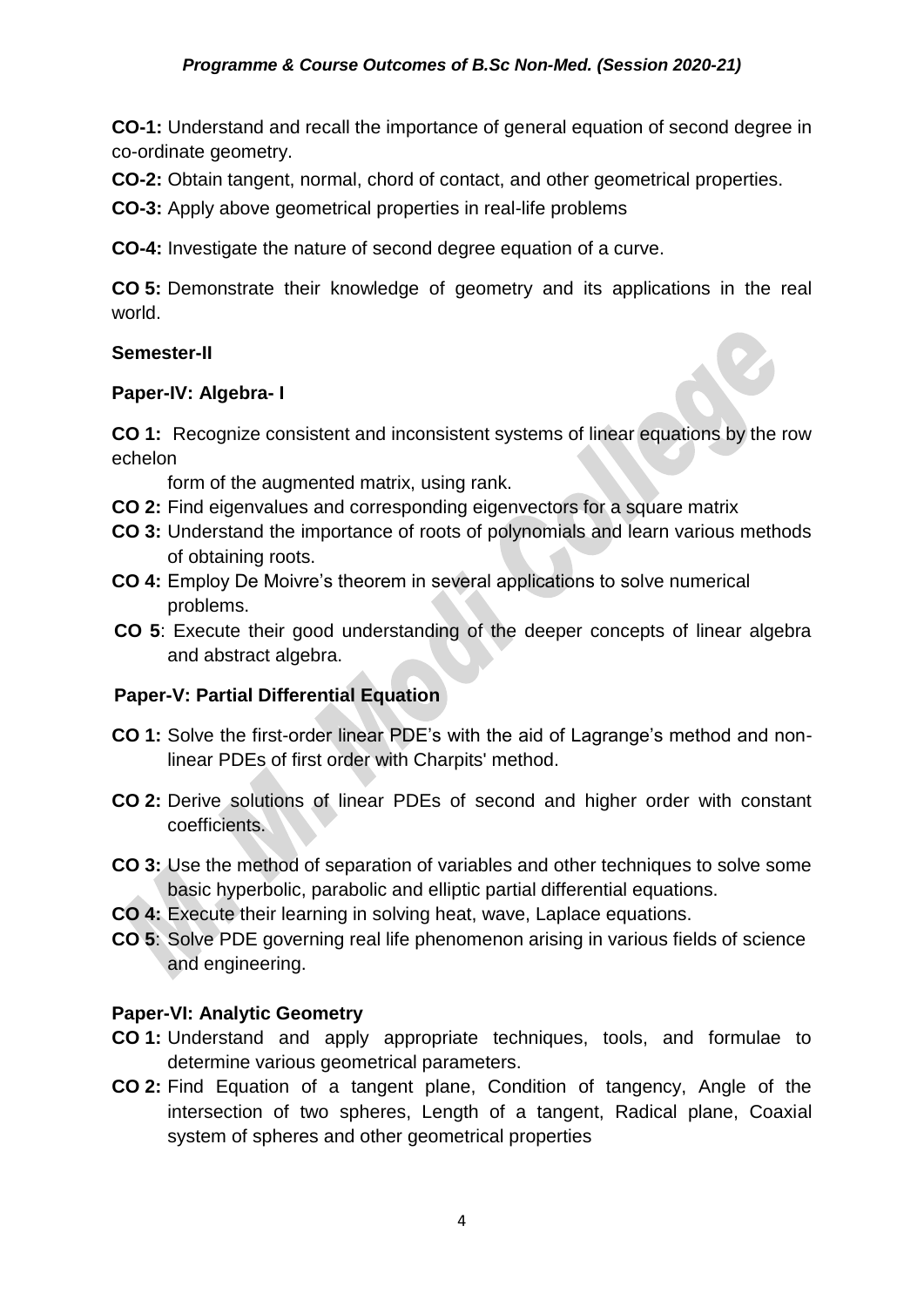- **CO 3:** Analyze characteristics and properties of two- and three-dimensional geometric shapes and their geometric relationships.
- **CO 4:** Relate and integrate geometry into real life contexts as well as into other disciplines.

#### **Semester-III**

| Paper-I   | <b>Advanced Calculus</b> |
|-----------|--------------------------|
| Paper-II  | Analysis-I               |
| Paper-III | <b>Statics</b>           |

#### **Semester-IV**

| Paper-IV | <b>Numerical Methods</b> |
|----------|--------------------------|
| Paper-V  | Analysis-II              |
| Paper-VI | <b>Dynamics</b>          |

**Course Outcomes**: After completion of the course the student will be able to:

#### **Semester-III**

#### **Paper-I: Advanced Calculus**

**CO 1:** Understand the concept of Limit, Continuity of Functions of several variables. Differentiability of real-valued functions of two variables.

**CO 2:** Understand the use of partial derivatives in Taylor's theorem, error estimation, and to Find Maximum and Minimum values of real-life situations.

**CO 3:** Exhibit and recall previous learning in Calculus of one variable

**CO 4:** Apply the concept of multiple Integrals to evaluate Areas, Volume, Centre of Gravity and Moments of Inertia and other physical quantities.

**CO 5:** Develop and execute their understanding to solve differential equations.

#### **Paper-II: Analysis-I**

**CO 1:** Understand the concept of Function of Bounded Variations and Riemann Integration

**CO 2:** Analyze and relate sequences and series of real values functions in terms of convergence in and divergence in  $R^2$ .

**CO 3:** Implement logical thinking to prove the basic results of real analysis.

**CO 4:** Relate the concept of infinite series and Improper Integrals.

**CO 5:** Develop and execute these concepts to probability theory, Fourier series, and other branches of mathematics.

#### **Paper-III: Statics**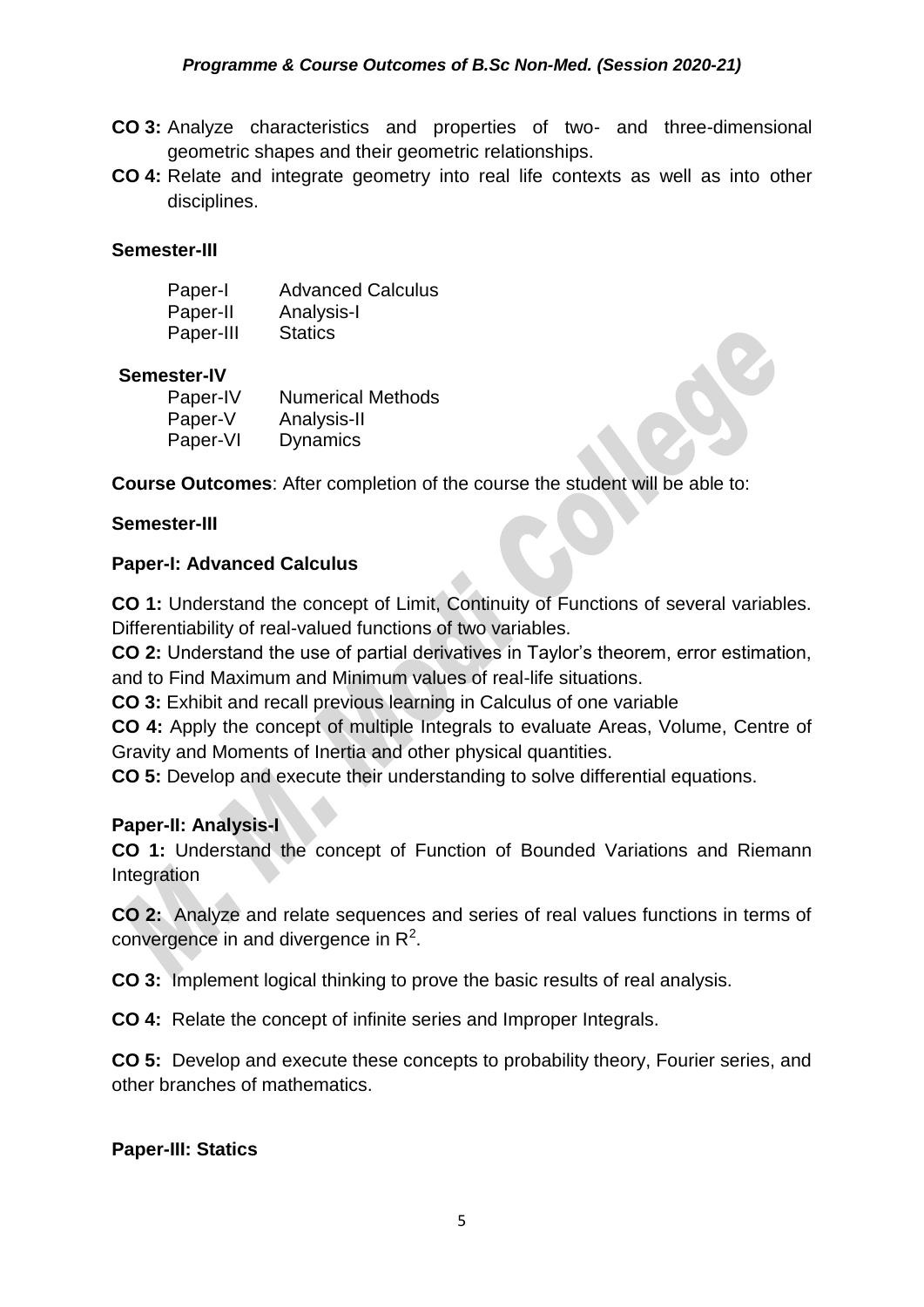#### *Programme & Course Outcomes of B.Sc Non-Med. (Session 2020-21)*

**CO 1:** Understand the necessary conditions for equilibrium of particles acted upon by the number of forces.

**CO 2:** Understand the reduction of force system to a resultant force and a resultant couple.

**CO 3:** Define and determine the center of gravity of some materialistic systems.

**CO 4:** Demonstrate the concept of friction and identify types of friction.

**CO 5:** Formulate the knowledge of statics to higher courses like the theory of elasticity, fluid mechanics etc.

#### **Semester - IV**

#### **Paper-IV: Numerical Analysis**

**CO 1:** Understand the errors, source of error and its effect on any computation.

- **CO 2:** Obtain numerical solutions of algebraic and transcendental equations.
- **CO 3:** Tabulate the functions and data set using interpolation.
- **CO 4:** Apply course knowledge to solve complicated physical problems by approximating to the desired accuracy.

#### **Paper-V: Analysis-II**

**CO 1:** Understand the Concept of Point-wise and Uniform convergence of sequence and series of functions with special reference to power Series.

**CO 2:** Identify and discuss the convergence of sequence and series of functions

**CO 3:** Evaluate Line, surface and volume integrals

**CO 4:** Identify and apply Greens Theorem, Stokes Theorem, and the Divergence Theorem.

**CO 5:** Investigate the Theory of Vector Calculus with relevant examples.

#### **Paper-VI: Dynamics**

**CO 1**: Understand the laws of motion and dynamics involved in projectile motion, Simple Harmonic function etc.

**CO 2**: Understand the concepts of work, power, energy, momentum and relative motion.

**CO 3**: Apply the laws of motion to solve physical problems.

**CO 4**: Investigate and formulate the concept of mathematical modeling in projectile motion.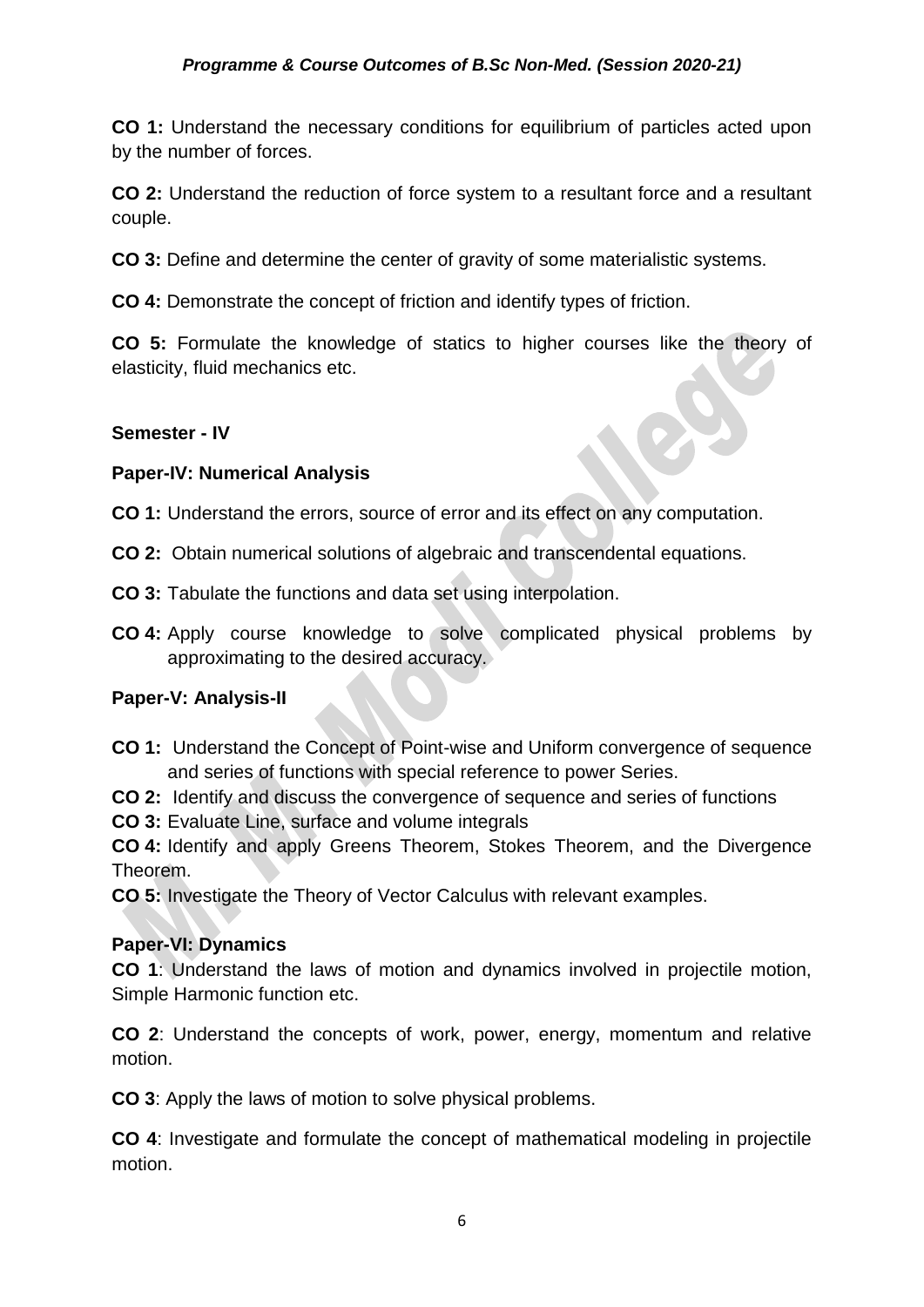**CO 5**: Use and derive some of the basic definitions and theorems related to dynamics.

#### **Semester-V**

| Paper-I            | Algebra-I                     |
|--------------------|-------------------------------|
| Paper-II           | <b>Discrete Mathematics-I</b> |
| Opt-I              | <b>Mathematical Methods-I</b> |
| Opt-II             | Number Theory-I               |
| <b>Semester-VI</b> |                               |

| Paper-III | Algebra-II                     |
|-----------|--------------------------------|
| Paper-IV  | <b>Discrete Mathematics-II</b> |
| Opt-III   | <b>Mathematical Methods-II</b> |
| Opt-IV    | Number Theory-II               |
|           |                                |

**Course Outcomes**: After completion of the course the student will be able to:

#### **Semester-V**

#### **Paper-I: Algebra-I**

**CO-1:** Determine whether a given set and binary operation form a group by checking group axioms

**CO-2:** Understand and Differentiate between homomorphism and isomorphism for groups and Rings.

**CO-3:** Differentiate between dihedral, symmetric and alternating groups, rings, derive the existence of groups of a specified small order

**CO-4:** Develop new structures based on given structures and compare the structures.

**CO-5:** Implement abstract and critical reasoning by studying logical proofs and the axiomatic method as applied to modern algebra.

#### **Paper-II: Discrete Mathematics-1**

**CO-1:** Understand and Define basic notations in graph theory & trees.

**CO-2:** Construct the Passwords by using the techniques of counting principles

**CO-3:** Use the shortest path algorithm to determine the fastest driving routes.

**CO-4:** Construct Model problems in Computer Science using graphs and trees.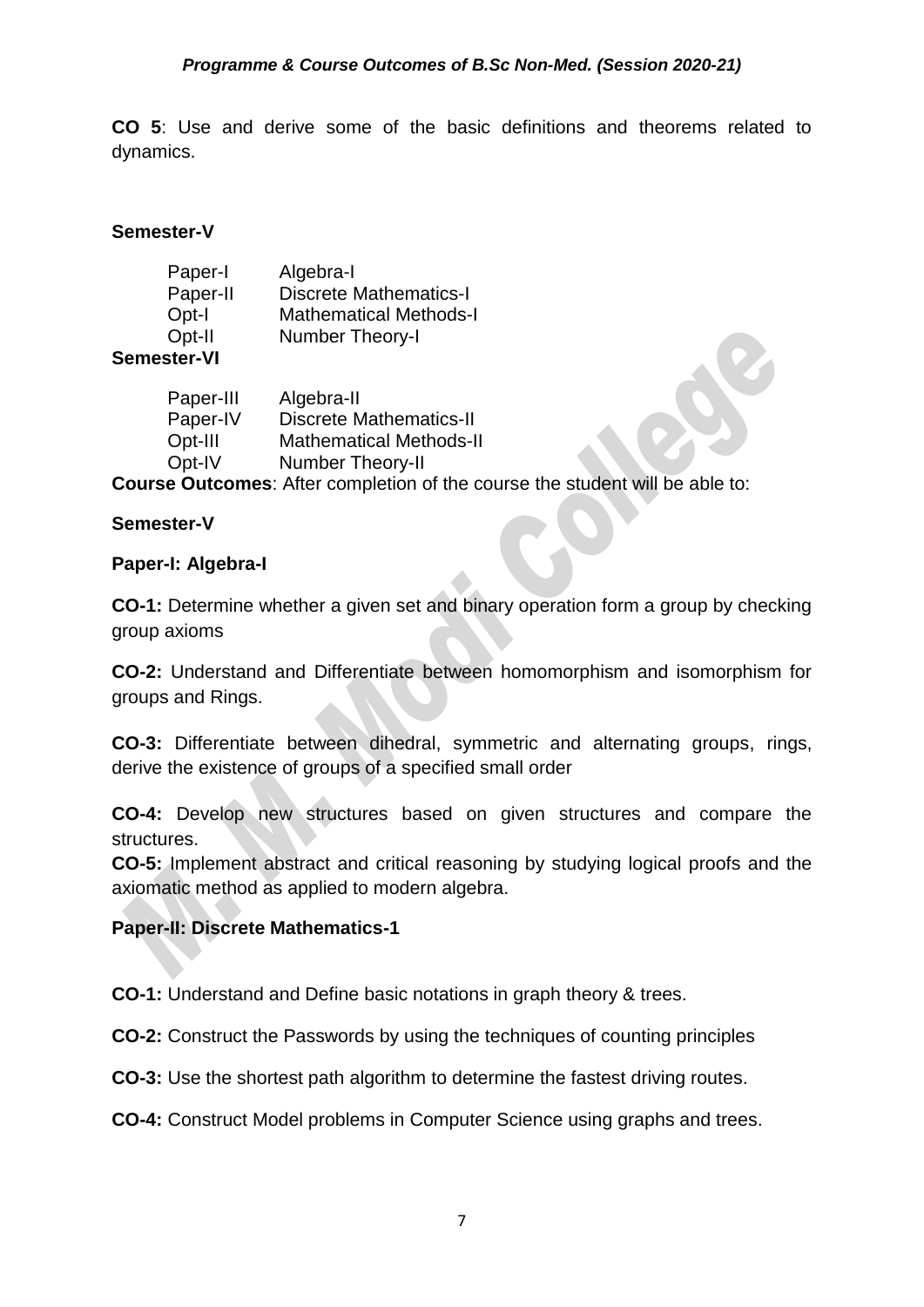**CO-5:** Learn how to work with some of the discrete structures which include sets, relations, functions, graphs and trees.

**CO 6:** Solve real-life problems using finite-state machines.

**CO-7:** Assimilate various graph theoretic concepts and familiarize them with their applications.

#### **Opt-I: Mathematical Methods I**

**CO-1:** Demonstrate their understanding of the Dirichlet conditions.

**CO-2:** Solve both real and complex forms of the Fourier series for standard periodic waveforms

**CO-3:** Know about piecewise continuous functions, Dirac delta function, Laplace transforms

and its properties

**CO 4:** Investigate the application of course in various engineering fields.

#### **Semester-VI**

#### **Paper-III: Algebra- II**

**CO-1:** Understand real vector spaces, subspaces, basis, dimension, and their properties

**CO-2:** Use the definition and properties of linear transformations and matrices of linear transformations.

**CO 3**: Obtain various variants of diagonalization of linear transformations.

**CO-4:** Apply the knowledge of linear algebra to solve the system of differential equations.

**CO-5:** Explain the use of linear algebra in coding theory, linear programming, and cryptography.

#### **Paper-IV: Discrete Mathematics-II**

**CO 1:** Understand and solve Binary relations and recurrence relations, direct and indirect proofs.

**CO 2:** Construct mathematical arguments using logical connectives and quantifiers.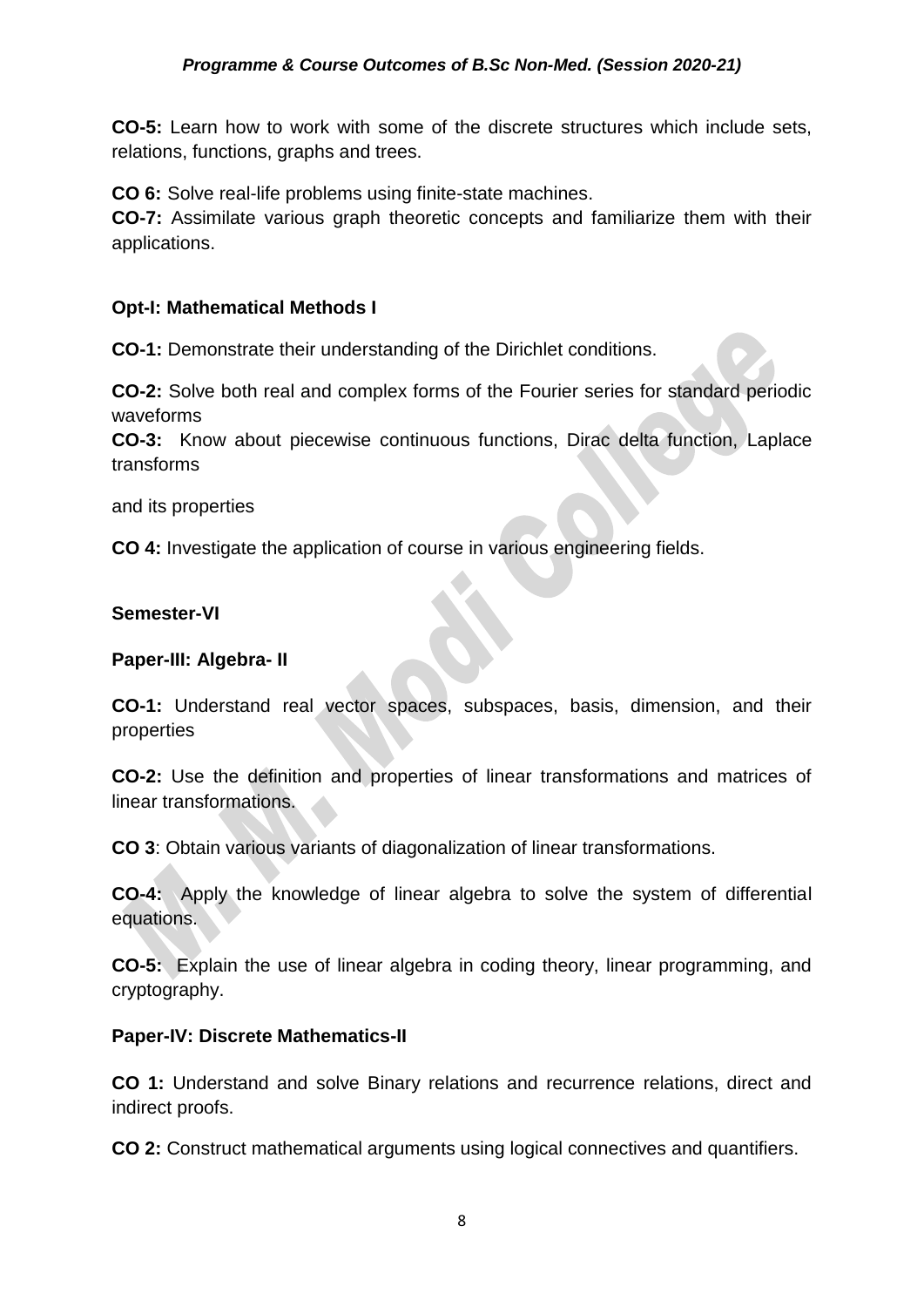**CO 3:** Validate the correctness of an argument using statement and predicate calculus.

**CO 3:** Develop an inductive way of thinking.

**CO 4:** Interpret and investigate applications of Boolean algebra and Boolean functions, logic gates, switching circuits in electronics.

#### **Opt-III: Mathematical Methods-II**

**CO-1:** Understand Fourier Transform and inverse Fourier transform.

**CO-3:** Determine the solution of differential equations with initial and boundary value problems by choosing the most suitable method.

**CO-4:** Apply Laplace transform techniques to solve Heat, Wave & Laplace equations.

**CO 5:** Apply and formulate integral transform techniques applied to various situations in physics, engineering, and other mathematical contexts.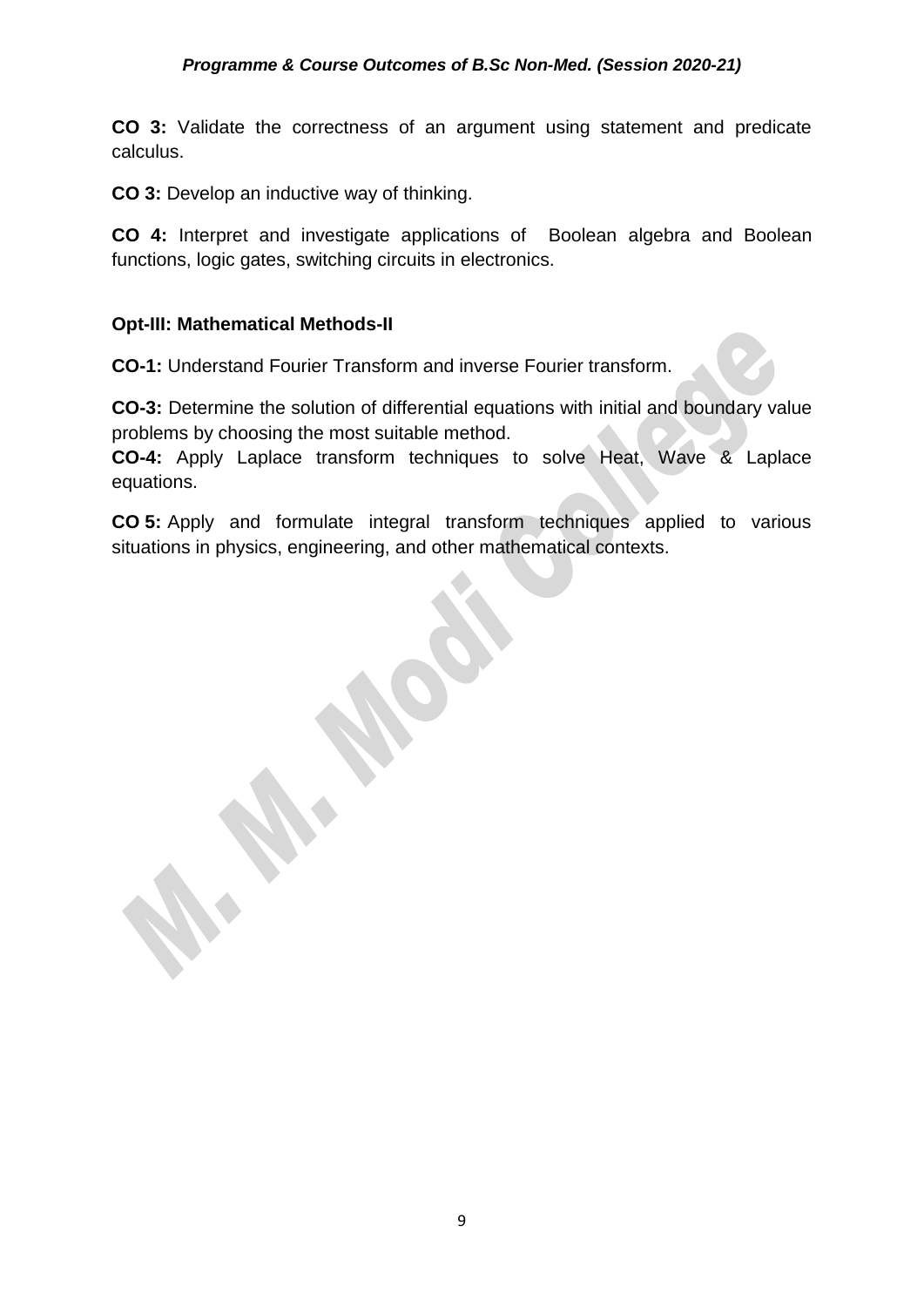#### **Course Outcomes: Physics**

#### **Course Title:** MECHANICS

The aim of the course is to acquaint students with the fundamentals of mechanics.

After completion of this course, students will be able to:

- 1. Understand various co-ordinate systems, reference frames, conservation laws, motion of rigid body and special theory of relativity.
- 2. Apply conservation laws to collisions in various frames and to kinematics of rigid bodies.
- 3. Analyze the problems in mechanics on motion and characteristics of trajectory.
- 4. Fix the problems faced in experiment handling and modeling computations for physical systems.

**STATISTICS** 

#### **Course Title:** Waves & Vibrations

This course aims to enhance the student's understanding regarding the theory of waves, vibrations and electromagnetism. At the end of the course, the student will be able to:

1. Understand different oscillators and their characteristic parameters, physical significance of Maxwell's equations, wave equations in different media and their solutions.

2. Analyze differential equations, stiffness of coupled oscillators, inductance coupling of electrical oscillators.

3. Gain an appreciation of the wide applicability of the presented concepts and acquire practical skills with experiments and related numerical problems, which are applicable to daily life and higher studies.

#### **Course Title:** ELECTRICITY & MAGNETISM

In this course, students attain the necessary knowledge, skills and general competency in Electricity & Magnetism. With the completion of the course the students will be able to:

- 1. Understand fundamental basics of electrical circuits, properties of simple, time-dependent electric & magnetic fields, induction, Maxwell's equations, electromagnetic waves.
- 2. Apply the basics to calculate forces and fields in various electricity & magnetism problems.
- 3. Analyze problems in electromagnetism using mathematical methods and compute currents and voltage drops in circuits.
- 4. Evaluate the importance of electricity & magnetism in society with regard to technological applications with concrete examples.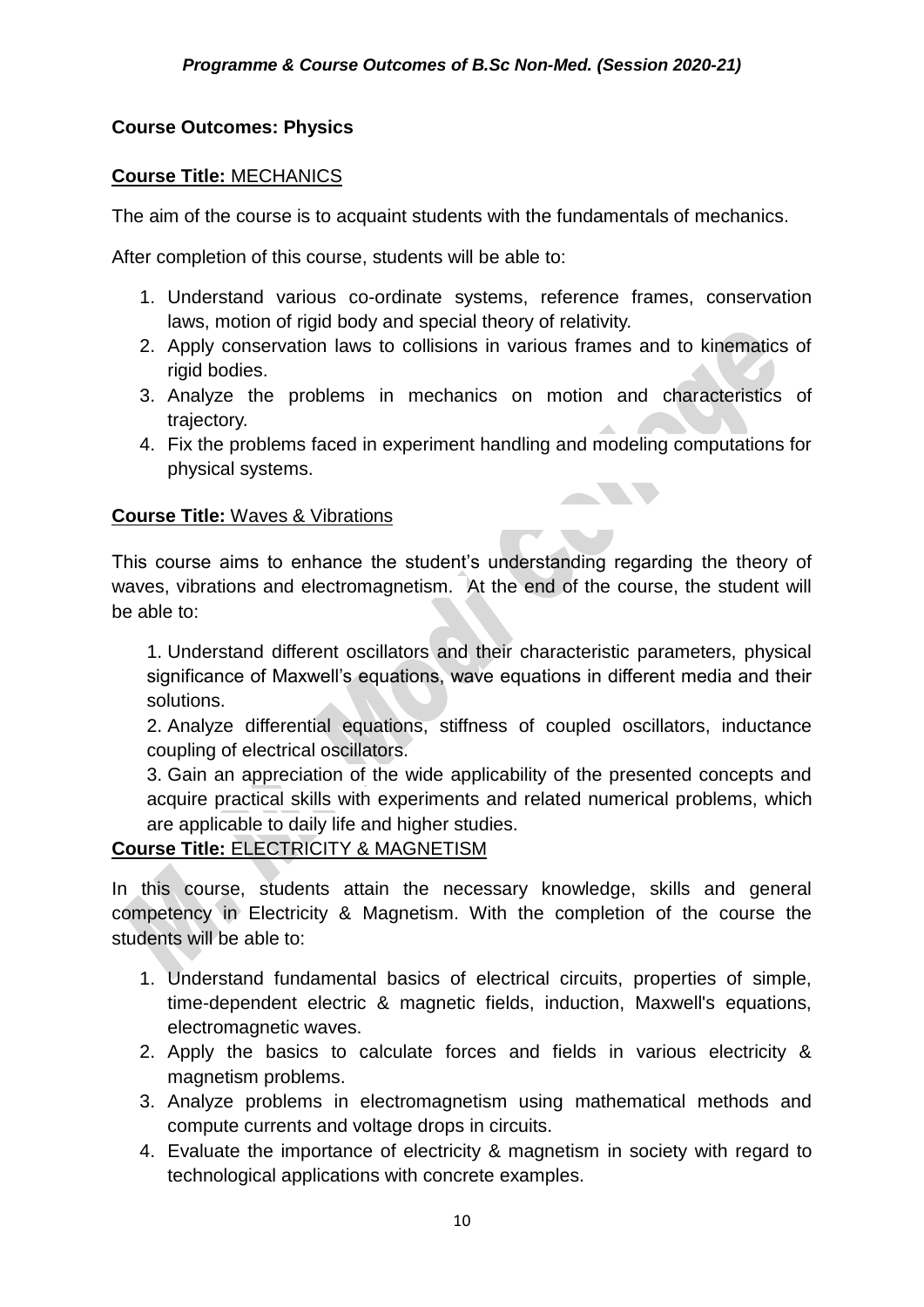5. Have a basic grip on how experimental equipment can be used (this is achieved via lab-exercises). Students can familiarize with working of electrical circuits and storage devices. The theoretical and practical knowledge enables them to identify different communication techniques which will be useful in their daily life and higher studies.

#### **Course Title**: STATISTICAL PHYSICS AND THERMODYNAMICS

At the end of the course student will be competent to:

- 1. Understand various laws of thermodynamics, basics of probability, macrostates, microstates & distribution of particles, importance of quantum effects besides classical systems, concept of phase space, Maxwell Boltzmann, Bose Einstein, Fermi Dirac statistics and particles involved in reference to their spin.
- 2. Apply the laws to calculate the efficiency of idealized engines like Carnot Cycle.
- 3. Analyze the advancements in heat engines, refrigeration etc. and their application in daily life.
- 4. Evaluate the knowledge by performing lab experiments. Acquire a foundation for analyzing many body problems in advanced courses in physics.

#### **Course Title:** OPTICS & LASERS

The main objective of this course is to equip the students with deep understanding of various phenomena of wave optics and Laser technology. After the completion of the course, students will be able to:

- 1. Understand the physics involved in the wave optics phenomena: Interference, diffraction and polarization and their role in working of optical instruments.
- 2. Learn properties, construction and applications of different types of lasers. To equip with the basics of holography.
- 3. Apply the basics to calculate resolving power of optical devices and beam profile in lasers.
- 4. Analyze the problems of wave optics and progress in interferometry, laser technology and holography.
- 5. Evaluate the role of interference, diffraction and polarization in daily life and in nature with real examples.
- 6. Have an acquaintance on handling and use of optical instruments (exercised through lab practice). The theoretical and practical knowledge will facilitate them to decide a course for them in higher education or optoelectronic applications.

#### **Course Title:** QUANTUM MECHANICS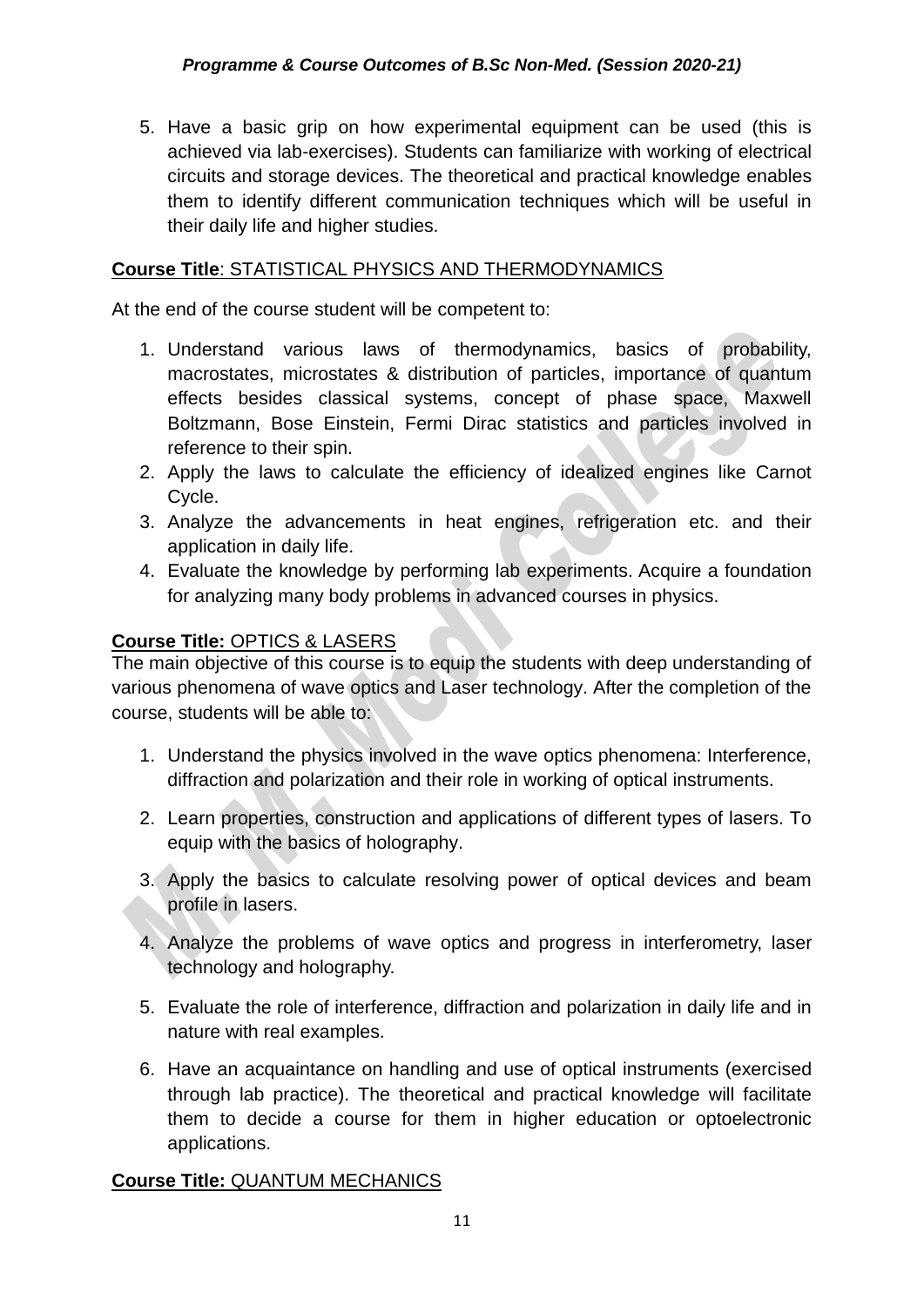On successful completion of this course the student will be able to:

- 1. Understand the need and principles of quantum mechanics, duality of matter, Schrödinger's equations and Uncertainty principle.
- 2. Apply Schrödinger equation for study of one to three dimensional systems and develop reasoning for mathematical results. Employ concepts of angular momentum and spin to account for the phenomena involved in the Zeeman effect and LS coupling,
- 3. Analyze systems of identical particles based on quantum mechanics.
- 4. Use analytical and mathematical methods on quantum mechanical problems. Design and carry out experiments and compare results with theoretical predictions.

#### **Course Title:** CONDENSED MATTER PHYSICS

This course aims to enhance the student's basic knowledge in the discipline of Condensed Matter Physics. At the end of the course, the student will be able to:

- 1. Understand crystal structures, crystal planes, crystal diffraction, and experimental methods for crystal structure studies, concepts and various theories related to lattice vibrations, phonons, metals and semiconductors.
- 2. Apply theoretical knowledge in various problems of condensed matter physics.
- 3. Analyze the role of reciprocal lattices and Brillouin zones in crystallography.

#### **Course Title:** NUCLEAR AND PARTICLE PHYSICS

After the successful completion of this course the students will get well versed with the key concepts of nuclear and particle physics and will be able to

- 1. Learn fundamental aspects of nucleus & nuclear models, Radioactive decay, Nuclear Reactions and the interaction of radiation with matter, classification of elementary particles, detectors & accelerators.
- 2. Apply nuclear and particle physics concepts in kinematical computations, detectors.
- 3. Analyze various nuclear experiments to calculate nuclear parameters (lab exercise).

#### **Course Title:** ELECTRONICS (ELECTRONICS AND SOLID STATE DEVICES)

At the end of the course student will be able to: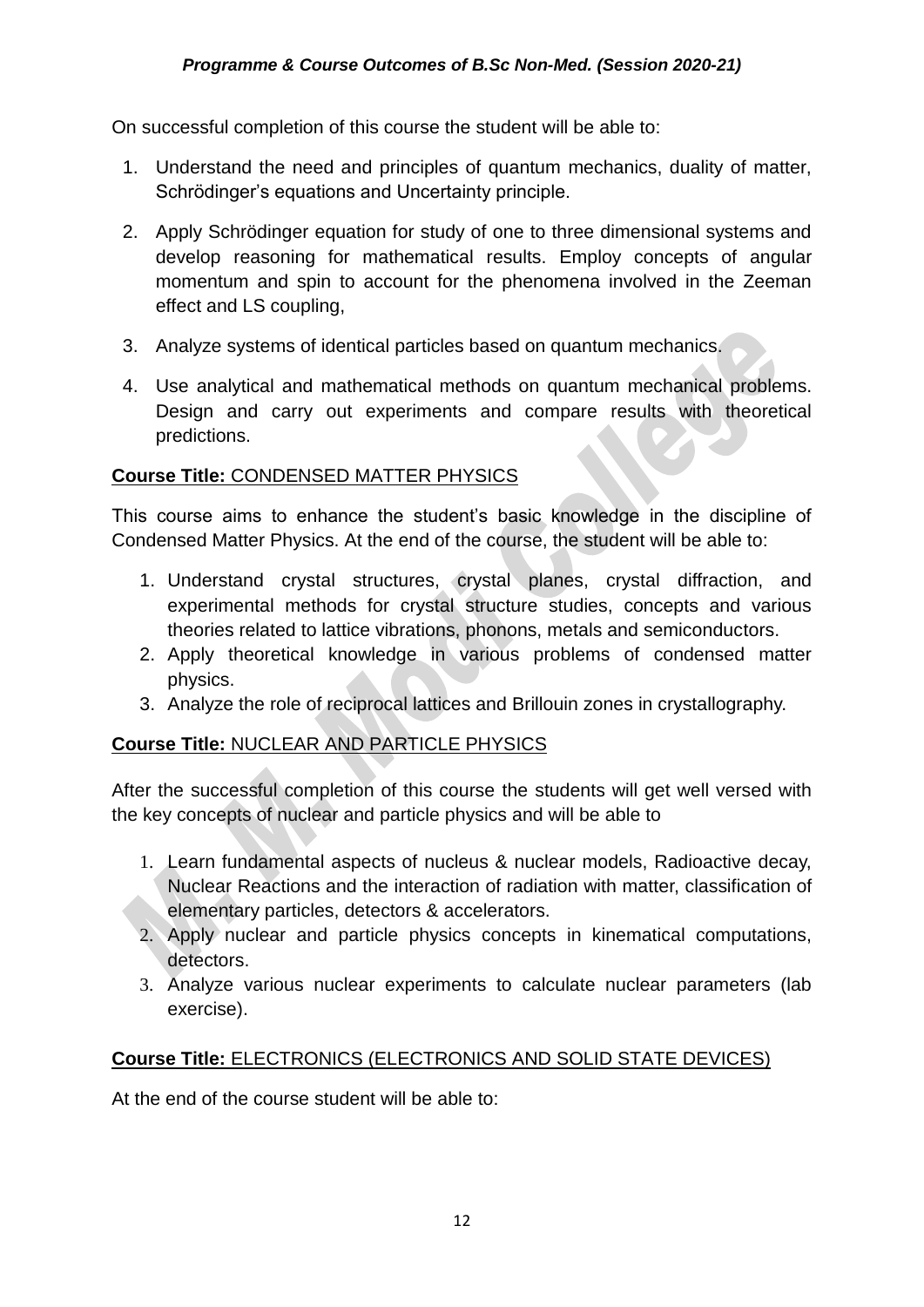1. Understand the concepts of semiconductor devices, biasing techniques and V-I characteristics, rectifiers, characteristics of different types of photoconductive devices.

2. Analysis of efficiency and ripple factor in filter circuits, different configurations of a transistor.

3. Evaluate the need of the circuitry, skills and technological tools and their advancements in relation to societal needs.

4. Design and operate electronics circuits.

#### **Course Outcomes: Chemistry**

#### **Semester-I**

| Paper-I   | <b>INORGANIC CHEMISTRY</b> |
|-----------|----------------------------|
| Paper-II  | <b>ORGANIC CHEMISTRY</b>   |
| Paper-III | <b>PHYSICAL CHEMISTRY</b>  |
| Paper-I   | PRACTICAL CHEMISTRY        |

#### **Semester-II**

| Paper-I   | <b>INORGANIC CHEMISTRY</b> |
|-----------|----------------------------|
| Paper-II  | <b>ORGANIC CHEMISTRY</b>   |
| Paper-III | PHYSICAL CHEMISTRY         |
| Paper-II  | <b>PRACTICAL CHEMISTRY</b> |

#### **Semester-I**

#### **Paper-I: INORGANIC CHEMISTRY**

Students will be able to:

CO.1- Understand the Atomic Models by visualizing the interior of atoms and molecules and predict the properties of matter.

CO.2- Find the allowed energy levels of a quantum mechanical system and describe the quantum aspects of a system.

CO.3- Predict the periodic properties of different elements in terms of ionization energy, electronegativity, atomic and ionic radius and electron affinity.

CO.4- Classify the elements using periodic table into three categories: metals, nonmetals and inert gases.

CO.5- Understand the chemical properties and stability of noble gases.

CO.6- Explain the uses of different noble gases in different fields.

CO.7- Describe the importance and limitations of valence bond theory and use them for predicting the shapes and hybridization of inorganic molecules and ions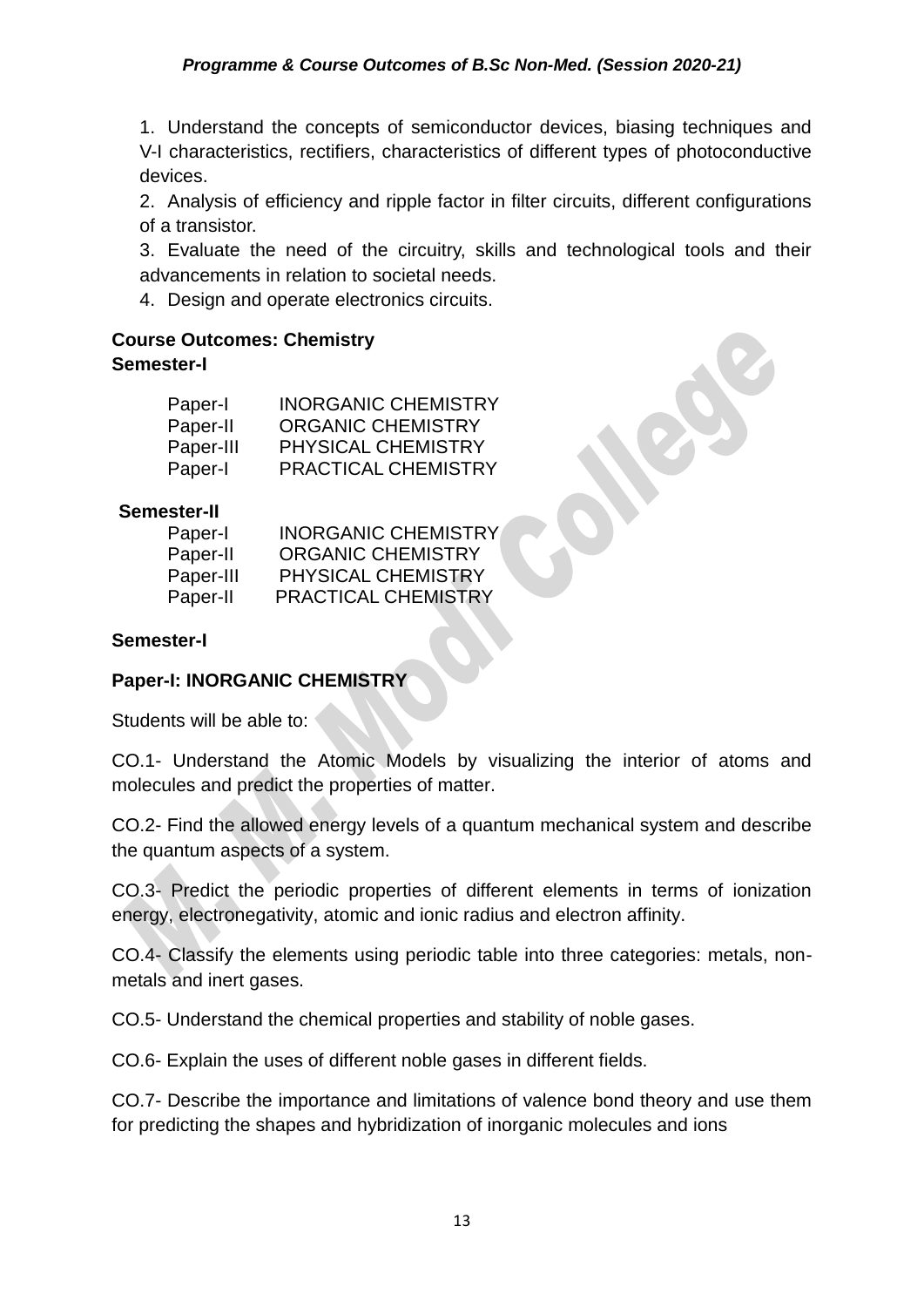CO.8- Understand the importance of VSPER theory and MO theory and determine the geometries of homonuclear and heteronuclear molecules.

#### **PAPER II: ORGANIC CHEMISTRY**

Students will be able to:

CO.1- Understand the structure and types of hydrogen bonding in simple organic compounds.

CO.2- Predict the aromatic character of organic compounds and study hyperconjugation and resonance in aromatic compounds.

CO.3- Learn about how a chemical reaction takes place using reactive intermediates and understand the methods to determine the reaction mechanism.

CO.4- Assign formal charges on intermediates and ionic species.

CO.5- Explain the method of preparation and physical properties of alkanes.

CO.6. Describe the orientation, reactivity, selectivity and mechanism of free radical halogenation of alkanes.

CO.7 Understand and describe the importance and limitations of strain theories (especially Bayer's strain theory) and use them for predicting the stability of cycloalkanes.

CO.8 Understand the mechanism involved in hydrogenation, electrophilic and free radical additions of alkenes.

CO.9 Identify the favourable alkene product in different chemical reactions using Saytzeff rule and hoffmann bromide rule.

CO.10 Recognize the role of Diels alder reaction in the formation of six membered rings with a good control over regio and stereochemical outcomes.

#### **PAPER III: PHYSICAL CHEMISTRY**

Students will be able to:

CO.1- Calculate slopes, maxima and minima and differentiate functions like kx, sin x, log x, ex, xn.

CO.2- Determine the accuracy of methods and analysis and calculate the numerical problems related to evaluation of analytical data.

CO.3- Understand the structure of liquids and structural differences between solids, liquids and gases.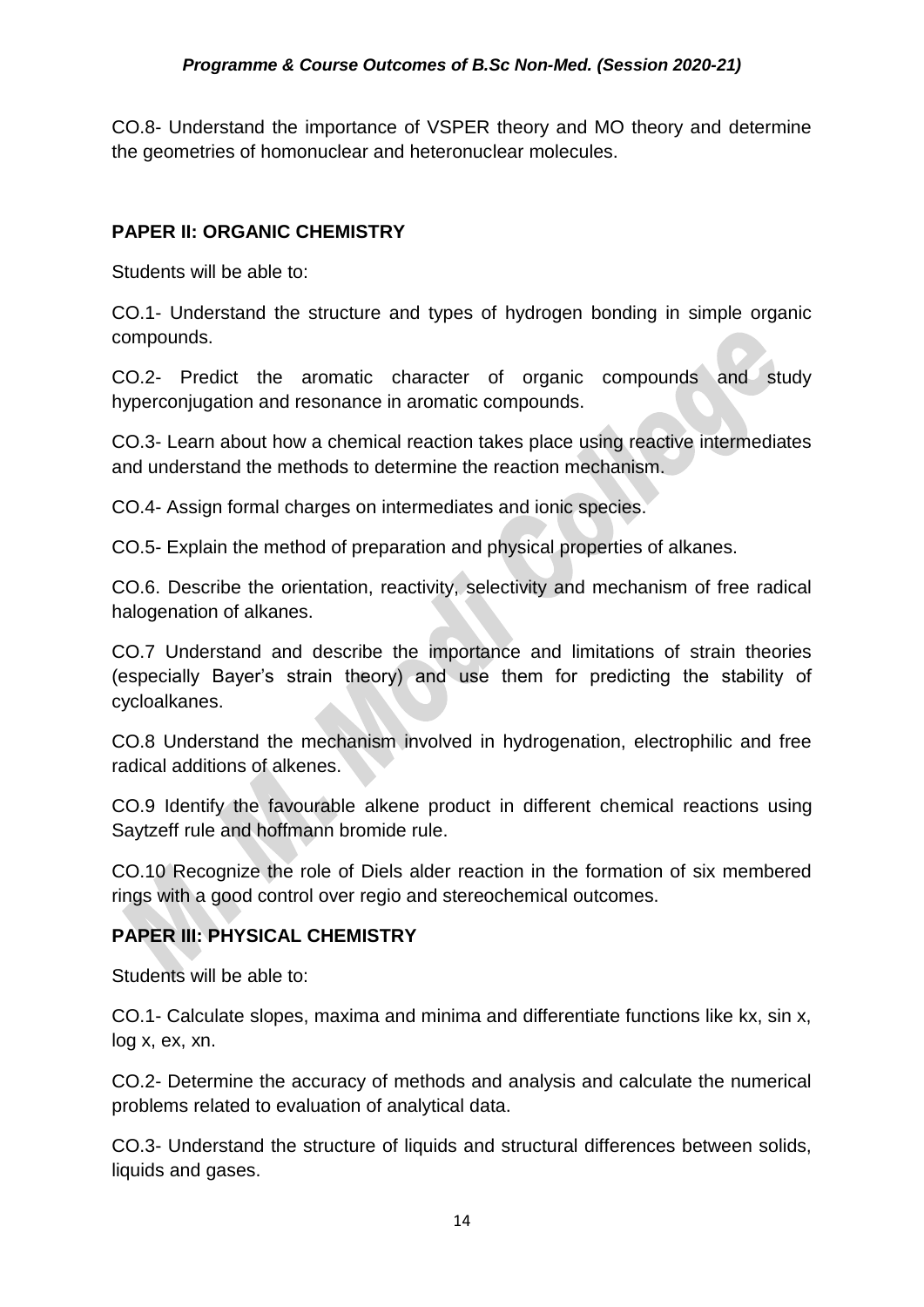CO.4- Classify liquid and solid crystals and understand the structure of nematic and eholestric phases.

CO.5- Understand the deviation of gases from ideal behaviour and study vanderwaals equation of state.

CO.6- Qualitatively discuss the Maxwell's distribution of molecular velocities, collision number, mean free path and collision diameter.

CO.7- Predict the dipole moments of complexes using different methods.

CO.8- Recognize the difference between paramagnetism, diamagnetism and ferromagnetism in complexes.

#### **PRACTICAL CHEMISTRY - I**

Students will be able to:

Qualitatively analyze, separate and identify the different cations and anions from Groups I, II, III, IV, V and VI present in a salt.

#### **Semester-II**

#### **Paper-I: INORGANIC CHEMISTRY**

CO.1- Understand different Ionic structures such as NaCl, Zinc blende, Wurtzite, CaF2 and antiflourite and use their properties to corelate other inorganic molecules.

CO.2- Differentiate between ionic and covalent bond using Fajan's rule.

CO.3- Explain the diagonal relationship between alkali and alkaline earth metals.

CO.4- Describe the solvation and complexation tendencies of alkali and alkaline earth metals and their functions in biosystems.

CO.5- Recognize the boron family and understand the properties of their hydrides, oxides, oxyacids and halides.

CO.6- Identify the carbon, nitrogen, oxygen and flourine families.

CO.7- Determine the properties and preparation of halogens, interhalogens and polyhalides.

#### **PAPER II: ORGANIC CHEMISTRY**

Students will be able to:

CO.1- Determine the absolute configuration of Organic compounds using sequence rules and R-S system

CO.2- Classify the geometric isomers using E-Z nomenclature.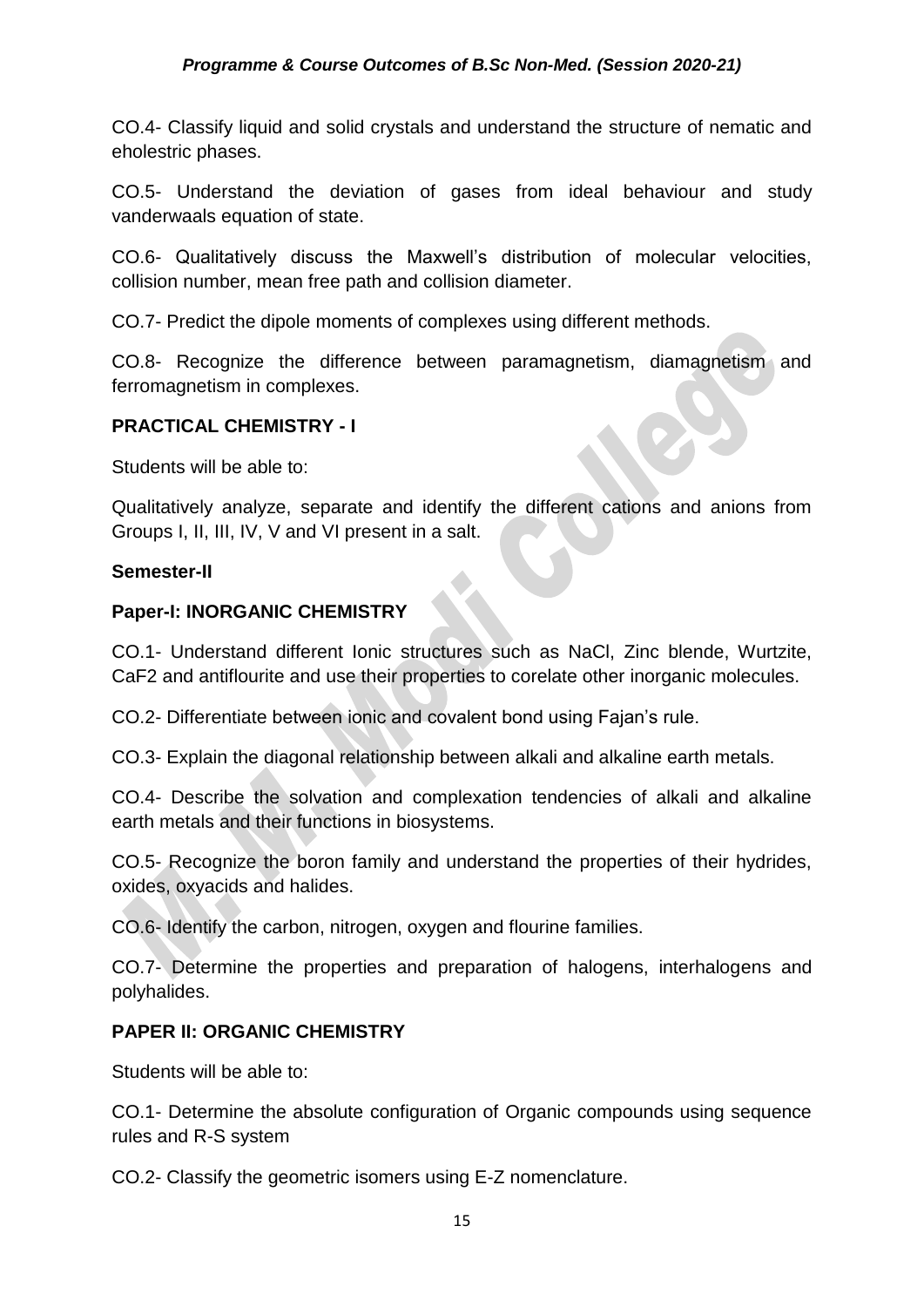#### *Programme & Course Outcomes of B.Sc Non-Med. (Session 2020-21)*

CO.3- Understand the molecular chirality and optical activity of organic compounds and differentiate between enantiomers, diastereomers and meso compounds.

CO.4- Describe the different conformations of ethane, n-butane and cyclohexane.

CO.5- Explain the molecular formula, resonance structure and molecular picture of benzene and their stability.

CO.6. Recognize the role of activating and deactivating groups in electrophilic substitution reactions of benzene.

CO.7 Understand the mechanism involved in nitartion, halogenation, sulphonation, mercuration and friedel crafts reactions of benzene.

CO.8 Differentiate between SN1 and SN2 reactions and explain their energy profile diagram.

#### **PAPER III: PHYSICAL CHEMISTRY**

Students will be able to:

CO.1- Determine the methods of expressing the concentration of solutions, activity and activity coefficients.

CO.2- Explain the colligative properties including vapour pressure lowering, freezing point depression, osmotic pressure and boiling point elevation.

CO.3- Recognize the difference between sols, gels and emulsions.

CO.4- Explain the kinetics of a chemical reactions including their rate and factors affecting their rate.

CO.5- Determine the order of reactions using different methods.

CO.6- Understand and describe the importance and limitations of collision theory and transition state theory.

CO.7- Explain Homogenous catalysis, acid base and enzyme catalysis including their mechanism.

#### **PRACTICAL CHEMISTRY II**

Students will be able to:

CO.1- Determine the melting point and boiling point of different compounds.

CO.2- Synthesize and crystallize different organic compounds as phthalic acid from hot water, acetanilide from boiling water, benzoic acid from water and naphthalene from ethanol.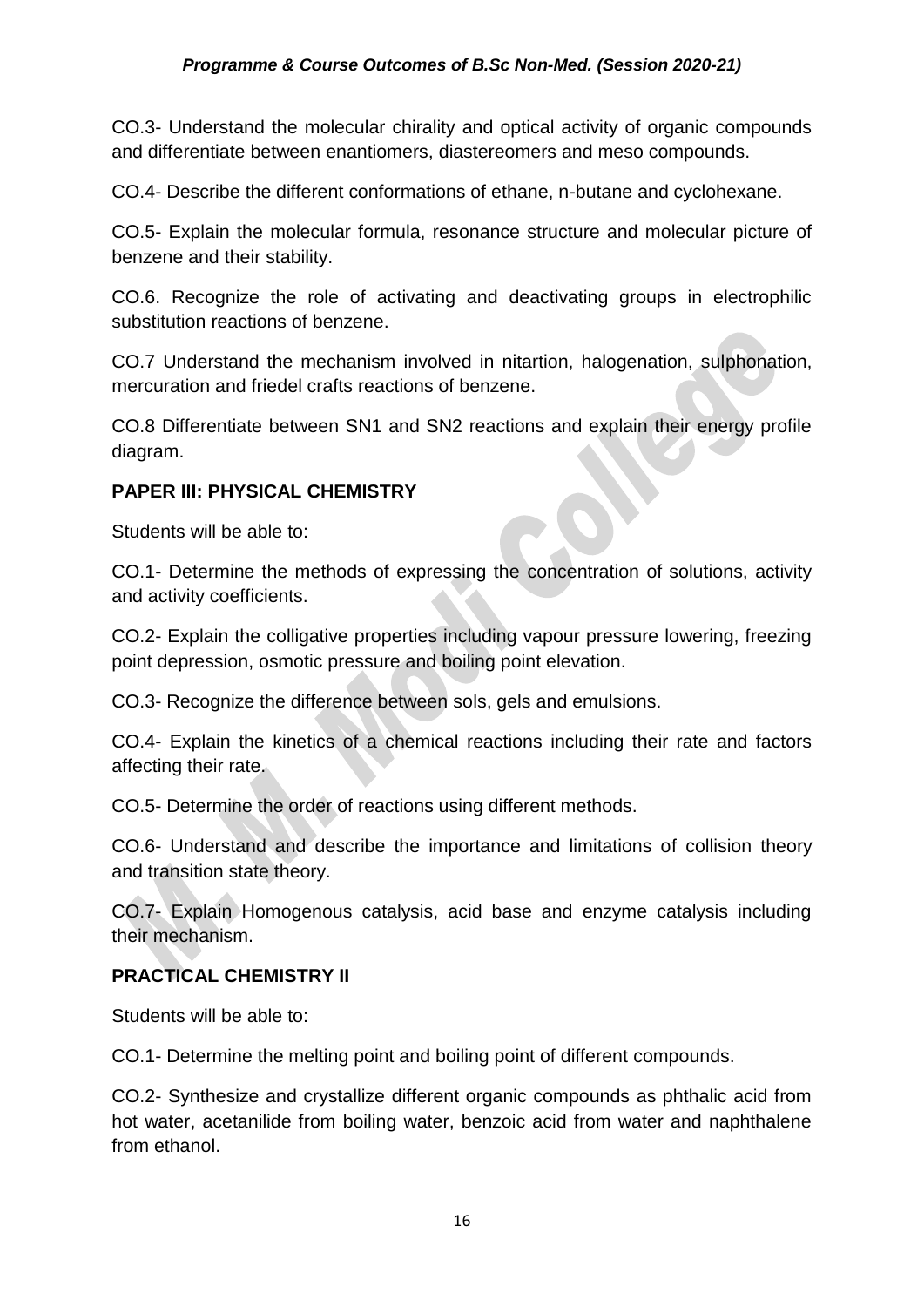CO.3- Determine the specific reaction rate of the hydrolysis of methyl acetate/ethyl acetate catalyzed by hydrogen ions at room temperature.

CO.4- Study the effect of acid strength on the hydrolysis of an ester.

CO.5- Determine the Viscosity & Surface Tension of pure liquids.

CO.6- Determine Molecular weight by Rast method.

#### **Semester-III**

| Paper-I   | <b>INORGANIC CHEMISTRY</b> |
|-----------|----------------------------|
| Paper-II  | <b>ORGANIC CHEMISTRY</b>   |
| Paper-III | <b>PHYSICAL CHEMISTRY</b>  |
| Paper-I   | <b>PRACTICAL CHEMISTRY</b> |

#### **Semester-IV**

| Paper-I   | <b>INORGANIC CHEMISTRY</b> |
|-----------|----------------------------|
| Paper-II  | <b>ORGANIC CHEMISTRY</b>   |
| Paper-III | <b>PHYSICAL CHEMISTRY</b>  |
| Paper-II  | <b>PRACTICAL CHEMISTRY</b> |
|           |                            |

#### **Semester-III**

#### **Paper-I INORGANIC CHEMISTRY**

1. The students would be familiar with general trends in the chemistry behind d and f-block elements.

2. The students will be able to understand the chemistry of first and second transition series.

3. The students will be able to understand the various uses of lanthanides elements in flash

light powders and in dying cotton.

4. The students will be able to understand about recently lanthanides have been used in

lasers.

5. The students will be able to know about actinides elements are used as nuclear fuels for

various purposes.

6. The students will able to understand the chemistry of separation of actinides.

#### **Paper-II ORGANIC CHEMISTRY**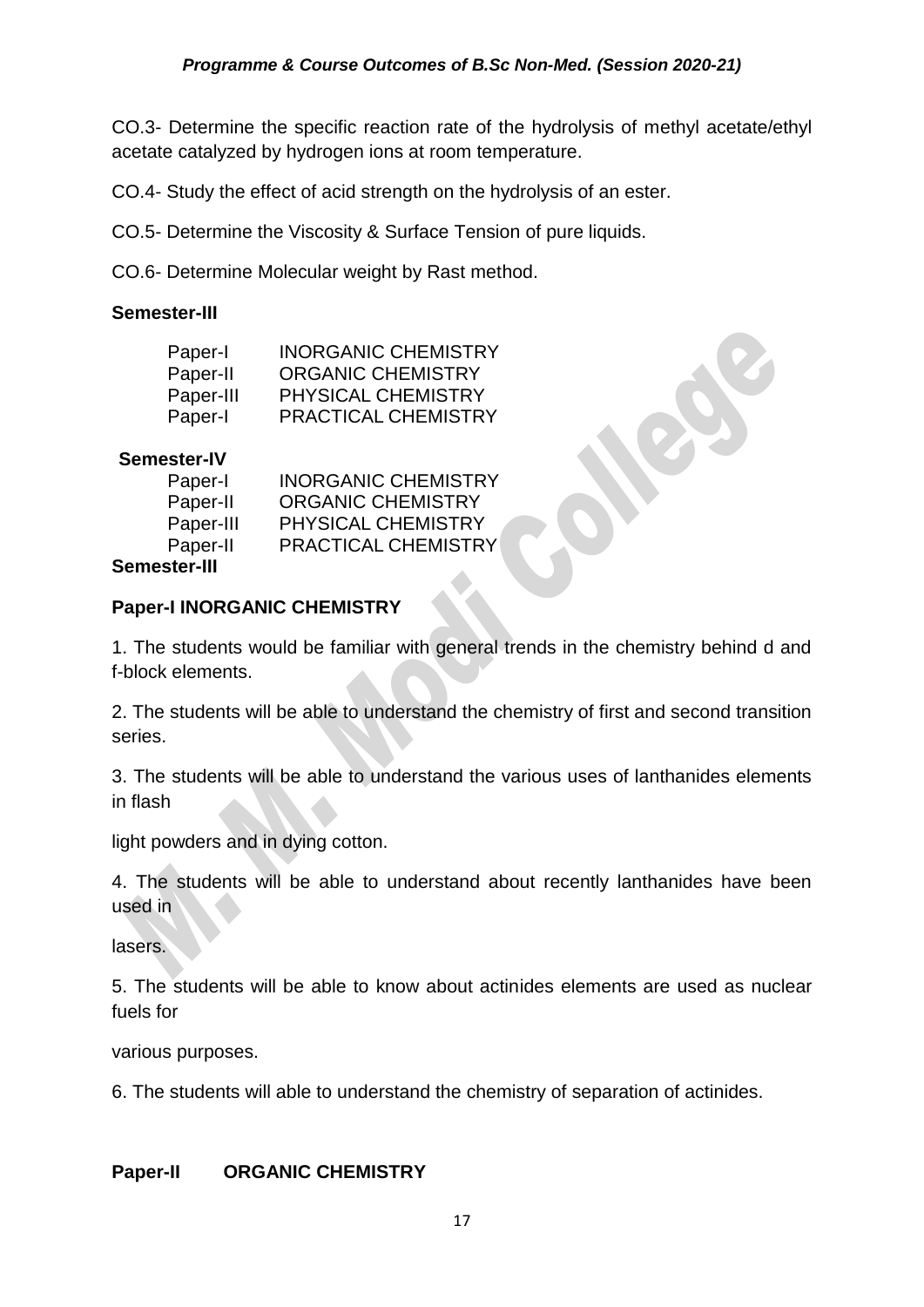To enable the students,

1. To study the chemistry of some selected functional groups

2. To develop proper aptitude towards the study of organic compounds and their reactions

3. To learn the chemistry of alcohols, phenols, aldehydes and ketones.

4. To understand and study Organic reaction mechanism and different types of Name Reactions.

5. To understand the method of formation of alcohols, phenols, aldehydes and ketones.

#### **Paper-III PHYSICAL CHEMISTRY**

After the completion of the course, Students will be able to

1. Recognize the basic terms of thermodynamic.

2. Able to predict the energy change in heat capacities at constant volume and pressure and

their relationship.

3. Able to drive Joule's law and its application.

4. Able to derive relationship between modification of distribution law when solute undergoes dissociation.

5. Able to understand various laws and concepts of thermodynamics thoroughly.

6. Recognise the concepts of chemical equilibrium in terms of equilibrium constant, various laws and concepts involved, reaction isotherm and Clausius-Claperyron equation.

#### **Paper-I PRACTICAL CHEMISTRY**

**Semester-IV**

#### **Paper-I INORGANIC CHEMISTRY**

1. The students will be able to explain the fundamental concepts in coordination chemistry

of transition metals.

2. Students will be able to understand the concept of oxidation reduction, redox potential data analysis, various redox stability diagrams and extraction of various elements from its ore extensively.

3. Students will be able to understand various concepts of acids and bases.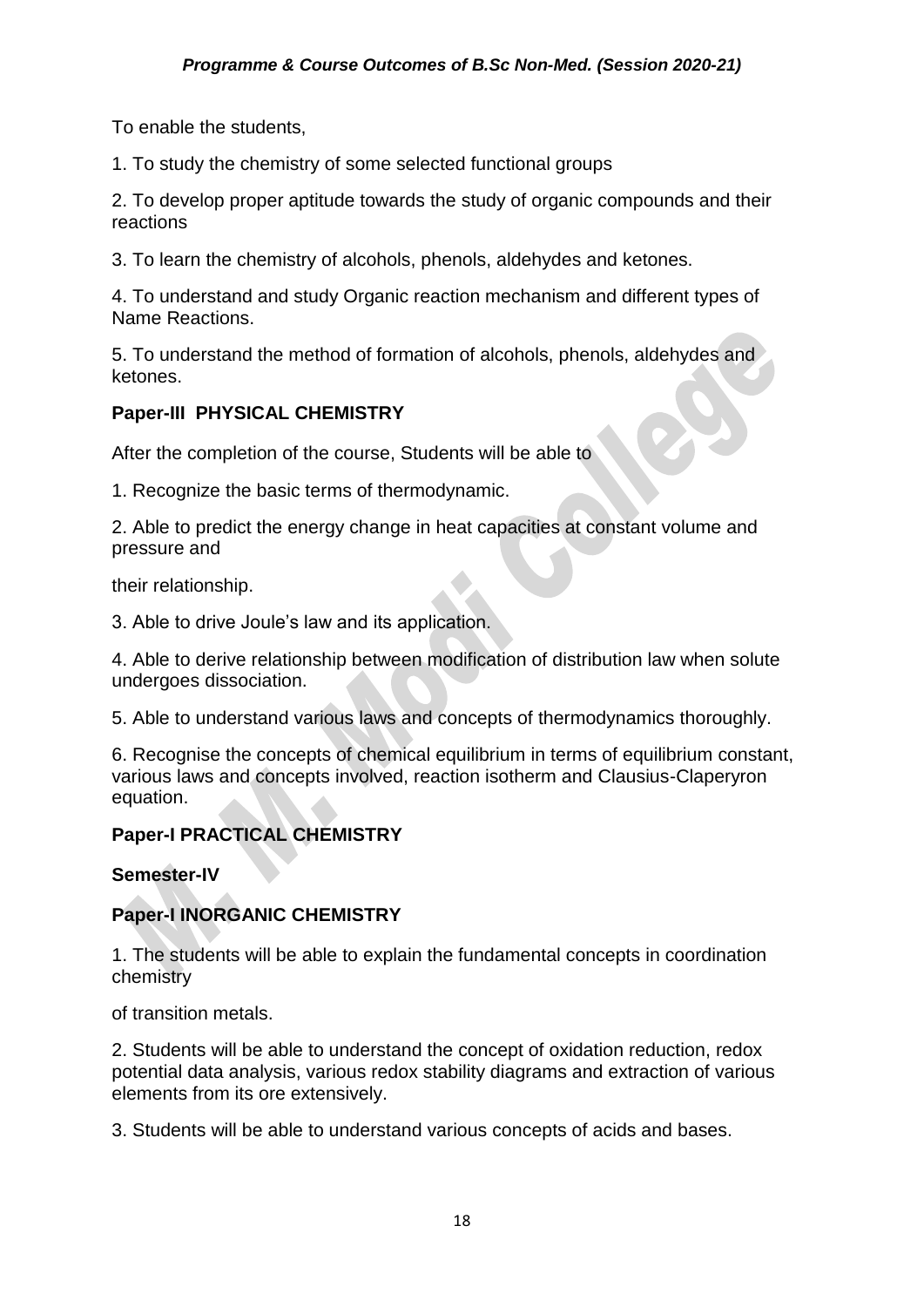4. The Students would be familiar with the basic knowledge of the non-aqueous solutions

and applications of non-aqueous solvents in analytical chemistry.

5. The students will develop the ability of effective solving practical problem of analytical

chemistry of non-aqueous solutions.

#### **Paper-II ORGANIC CHEMISTRY**

To enable the students

1. To study the chemistry of some selected functional groups

2. To develop proper aptitude towards the study of organic compounds and their reactions

3. To learn the chemistry of carboxylic acids, derivatives of Carboxylic acids,ethers and epoxide, fats, oil and detergents.

4. To do the method of formation of carboxylic acids, derivatives of Carboxylic acids,ethers and epoxide, fats, oil and detergents

5. To understand and study Organic reaction mechanism

6. To understand the method of formation of nitro compounds, amines and their chemical reactions.

#### **Paper-III PHYSICAL CHEMISTRY**

After the completion of the course, Students will be able to

1. Understand the basic principles electrochemistry.

2. Mention and explain various methods for the determination of transport number.

3. Explain the concepts of electrolytic conduction and dilution

4. Understand the Phase equilibrium concept of one and two component systems.

5. Understand the various terms involved in phase diagram and Gibb's phase rule.

#### **Paper-I PRACTICAL CHEMISTRY**

Upon successful completion the students would be well versed with the following:

1. Detection of various elements and functional groups in simple organic compounds qualitatively.

2. determination of the solubility of benzoic acid at different temperatures and to determine  $\Delta H$  of the dissolution process.

3.Determine the enthalpy of neutralisation of a weak acid/weak base versus strong base/strong acid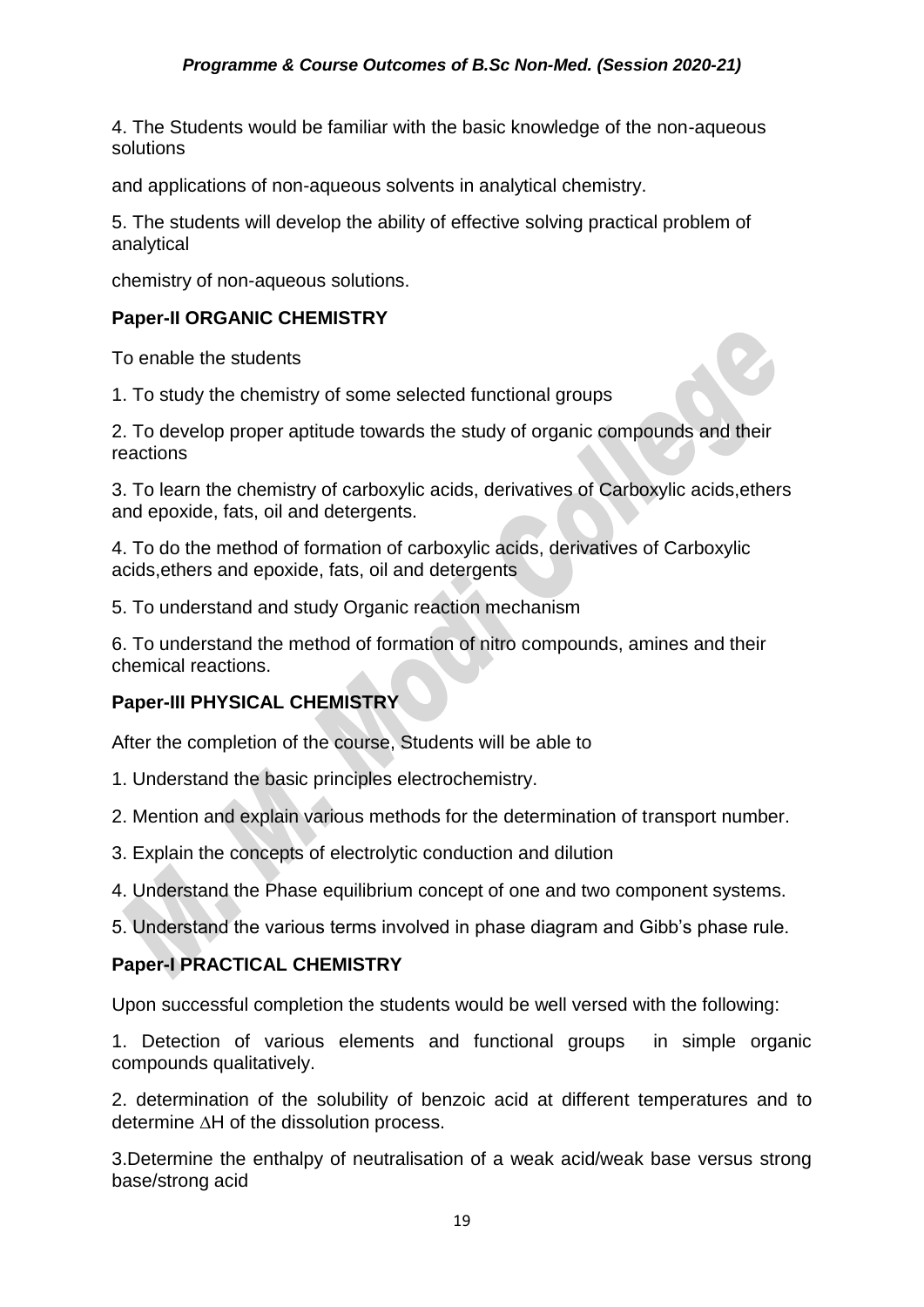4. Determination of the enthalpy of ionisation of the weak acid/weak base and the enthalpy of solution of solid calcium chloride.

#### **Semester-V**

| Paper-I   | <b>INORGANIC CHEMISTRY</b> |
|-----------|----------------------------|
| Paper-II  | <b>ORGANIC CHEMISTRY</b>   |
| Paper-III | <b>PHYSICAL CHEMISTRY</b>  |
| Paper-I   | <b>PRACTICAL CHEMISTRY</b> |

#### **Semester-VI**

| Paper-I   | <b>INORGANIC CHEMISTRY</b> |
|-----------|----------------------------|
| Paper-II  | <b>ORGANIC CHEMISTRY</b>   |
| Paper-III | <b>PHYSICAL CHEMISTRY</b>  |
| Paper-II  | <b>PRACTICAL CHEMISTRY</b> |

#### **Semester-V**

#### **Paper-I INORGANIC CHEMISTRY**

Students will be able to:

CO.1- Understand and describe the limitations and importance of bonding theories (valence bond theory & Crystal Field Theory) and use them for predicting geometries and properties of coordination compounds.

CO.2- Calculate the CFSE and predict the experimental behaviour of transition metal complexes.

CO.3- Differentiate between kinetic and thermodynamic stability and recognize the factors affecting stability of complexes.

CO.4- Identify the substitution reaction mechanism involved in square planar complexes and the role of trans effect in governing the rate of these reactions.

CO.5- Predict the magnetic character of transition metal complexes and measure/calculate their magnetic moments by different methods

CO.6. Recognize the difference between paramagnetism, ferromagnetism, antiferromagtnetism and diamagnetism in complexes.

CO.7 Assign term symbols and determine the spectroscopic ground state.

CO.8 Predict the spectra of transition metal complexes using Orgel Energy level diagrams.

#### **Paper-II ORGANIC CHEMISTRY**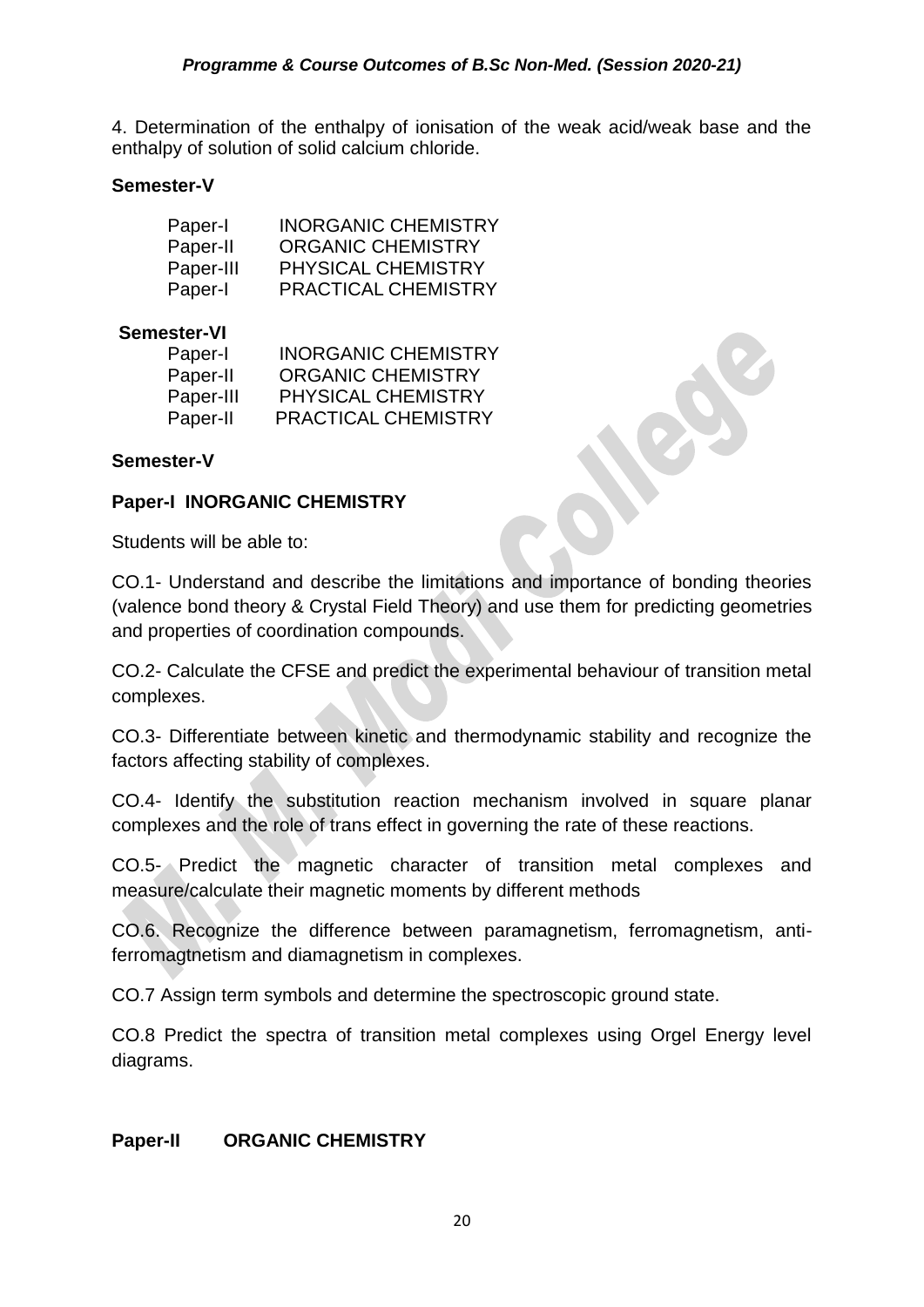CO.1- Learn proton NMR spectroscopy and its applications to determine structure of simple organic molecules.

CO.2- Understand IR spectroscopy technique and its applications to determine structure of simple organic molecules.

CO.3- Learn UV-Visible spectroscopy and its application to identify common functional groups.

CO. 4- Learn assigning structures from their molecular formula using spectroscopic methods.

CO.5- Understand nature of organometallic compounds their methods of preparations and common reactions.

CO.6. Learn different organo-sulphur compounds their methods of preparation and common reactions.

#### **Paper-III PHYSICAL CHEMISTRY**

Students will be able to:

CO.1- Recognise the significance of quantum mechanics and quantization of energy.

CO.2- Derive Schrodinger wave equations for particle in a box and H-atom and apply the concept of quantization of energy to different orbitals and calculate the energy levels.

CO.3- Explain quantum numbers and derive radial wave functions and angular wave functions.

CO.4- Recognize different regions of electromagnetic radiation and explain how the absorption of energy by the molecules produces spectra which helps in structure determination and molecular identification.

CO.5- Calculate the energy levels of a diatomic molecule treated as a rigid rotor or a simple harmonic oscillator, explain their spectral intensity on the basis of selection rules and determine the bond length of molecules.

CO.6- Determine the qualitative relation of force constant and bond energies. Explain the isotope effect and get an idea of vibrational frequencies of different functional groups for molecular identification.

#### **Paper-I PRACTICAL CHEMISTR Y**

Students will be able to: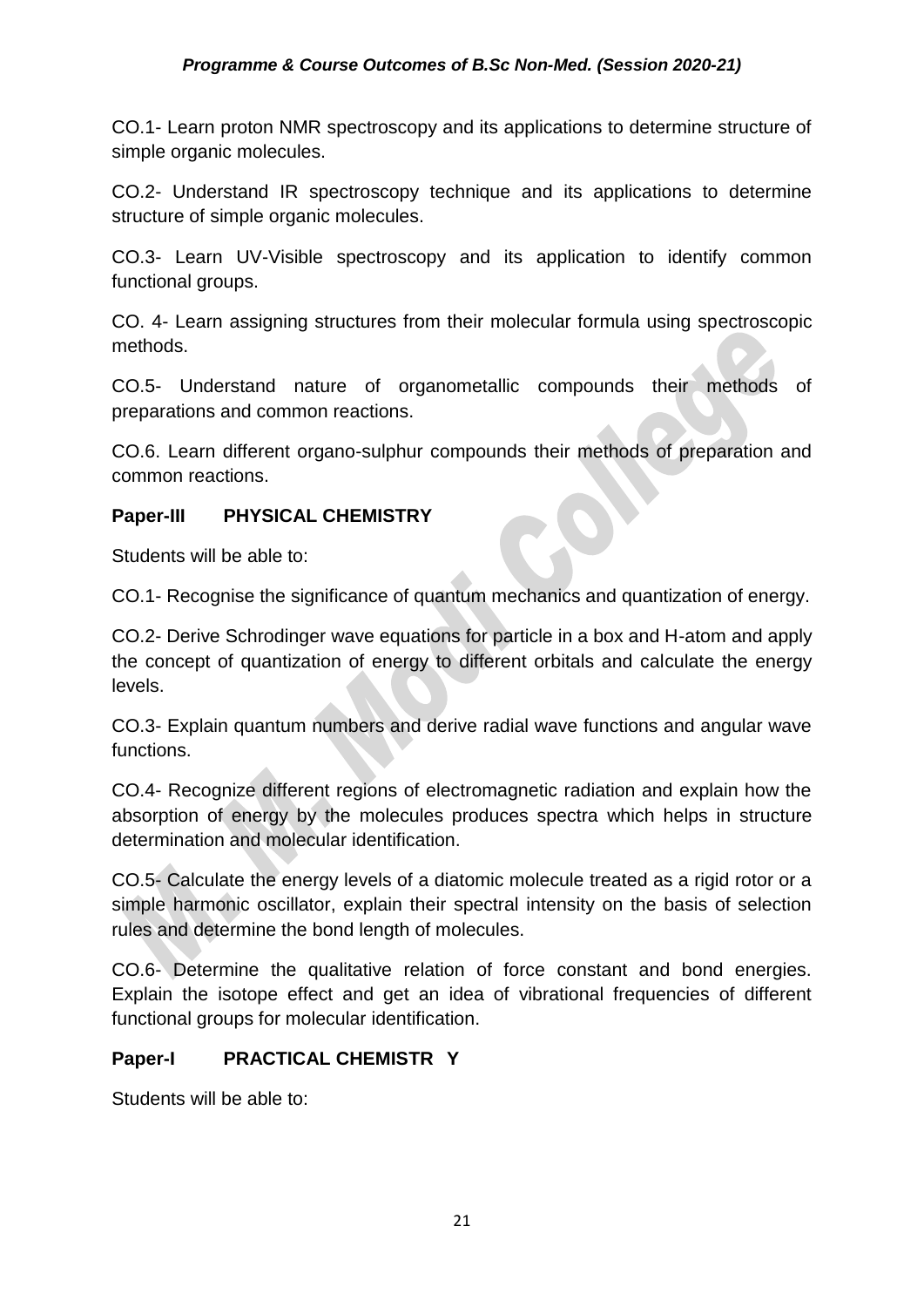CO.1- Synthesize and recrystallize different types of inorganic complexes such as sodium trioxalatoferrate(III), Ni-DMG, copper tetra-ammine and cis-and transbis(oxalato)diaquachromate(III) ion.

CO.2- Synthesize and recrystallize different organic compounds as applications of different types of reactions such as Iodoform preparation, aromatic electrophilic substitution reaction of benzene to prepare p-nitroacetanilide and 2,4,6tribromophenol, diazotization/coupling for preparing methyl orange and methyl red, reduction reaction for preparation of m-nitroaniline.

#### **Semester-VI**

#### **Paper-I INORGANIC CHEMISTRY**

Students will be able to:

CO.1- Understand and describe the limitations and importance of bonding theories (valence bond theory & Crystal Field Theory) and use them for predicting geometries and properties of coordination compounds.

CO.2- Calculate the CFSE and predict the experimental behaviour of transition metal complexes.

CO.3- Differentiate between kinetic and thermodynamic stability and recognize the factors affecting stability of complexes.

CO.4- Identify the substitution reaction mechanism involved in square planar complexes and the role of trans effect in governing the rate of these reactions.

CO.5- Predict the magnetic character of transition metal complexes and measure/calculate their magnetic moments by different methods

CO.6. Recognize the difference between paramagnetism, ferromagnetism, antiferromagtnetism and diamagnetism in complexes.

CO.7 Assign term symbols and determine the spectroscopic ground state.

CO.8 Predict the spectra of transition metal complexes using Orgel Energy level diagrams.

#### **Paper-II ORGANIC CHEMISTRY**

CO.1-Learn heterocyclic compounds such as pyrrole, furan, thiophene, pyridine, indole, quinoline, isoquinoline their methods of synthesis and reactions.

CO.2- Understand synthesis of polymers and their applications in various fields of daily life.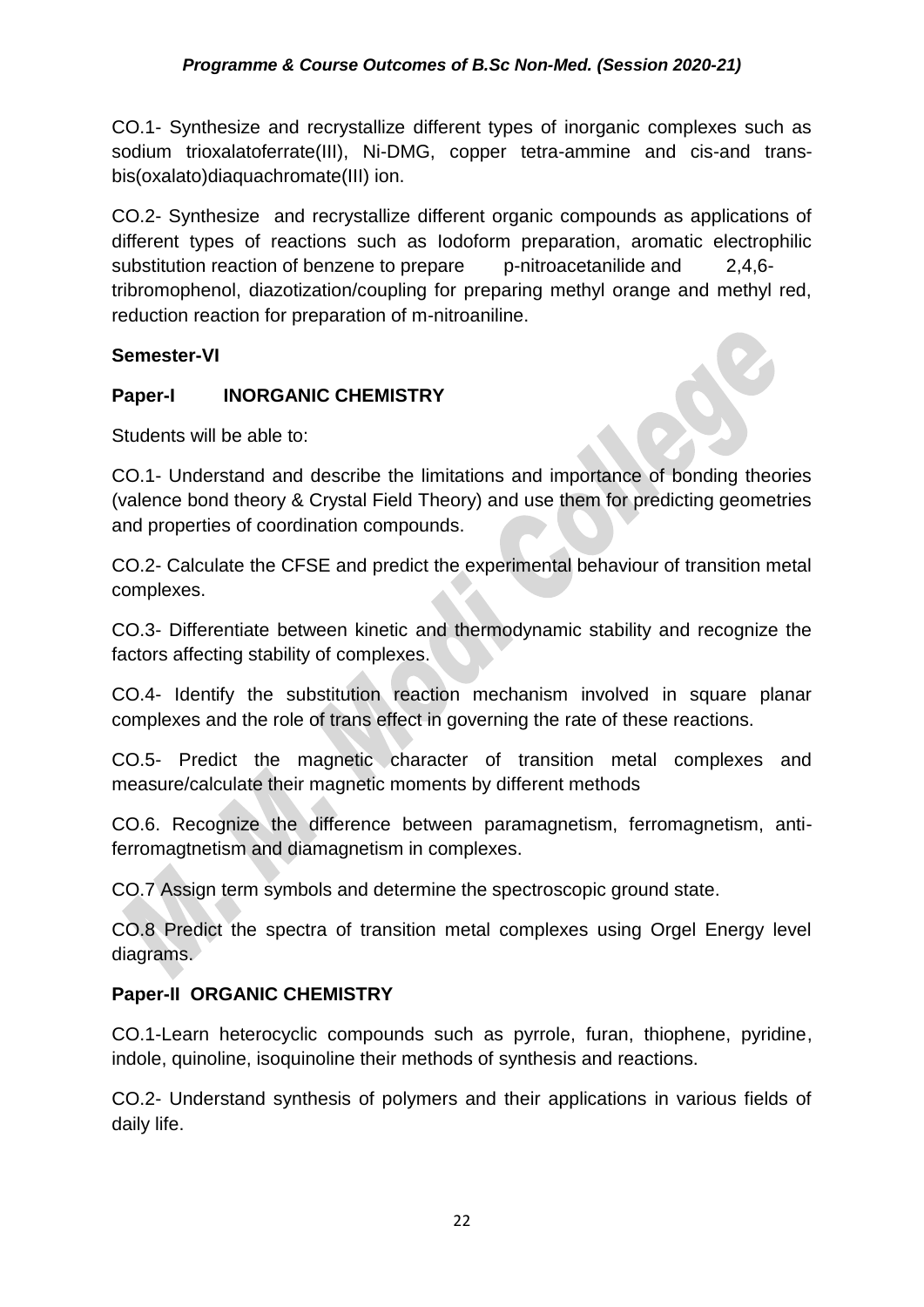CO.3.- Learn about carbohydrates, their classification, structure, configuration and their reactions.

CO.4- Study structure of lactose, maltose, sucrose, starch and cellulose.

CO.5.- Learn amino acids their stereochemistry, methods of preparation, reactions and their importance in body.

CO.6. Learn proteins, their structure determination by end terminal analysis, levels of their structure, and structure of nucleic acids and DNA.

#### **Paper-III PHYSICAL CHEMISTRY**

Sem-VI Students will be able to:

CO.1- Use the concept of polarizability to explain pure rotational and pure vibrational Raman spectra of diatomic molecules.

CO.2- Recognize the basic rules of electronic spectroscopy and explain the concept of potential energy curves for bonding and anti-bonding molecular orbitals.

CO.3- Describe σ, π and n molecular orbitals and their energy levels with possible electronic transitions.

CO.4- Explain the three laws of crystallography, X-ray diffraction by crystals. Derive Bragg's equation and determine the crystal structure of NaCI, KCI and CsCI using Laue's method and powder method.

CO.5- Differentiate between thermal and photochemical processes. Apply Grothus-Drapper and Stark-Einstein laws of photochemistry to calculate quantum yield,

CO.6- Use Jablonski diagram to depict fluorescence and non- radiative processes (internal conversion, intersystem crossing).

CO.7- Identify photosensitized reactions- energy transfer processes. Explain and apply the concepts of Laser and Maser.

#### **Paper-II PRACTICAL CHEMISTRY**

Students will be able to:

CO.1- Apply column chromatography for separation of fluorescein and methylene blue and separation of leaf pigments from spinach leaves.

CO.2- Use conductometer for determining the strength of the given acids, solubility and solubility product of a given sparingly soluble electrolyte, study the saponification of ethyl acetate and determine the ionisation constant of a weak acid.

CO.3- Use pH- metre to determine the strength of the given acid solution, CO.4- Determine the molar refraction of methanol, ethanol and propanol.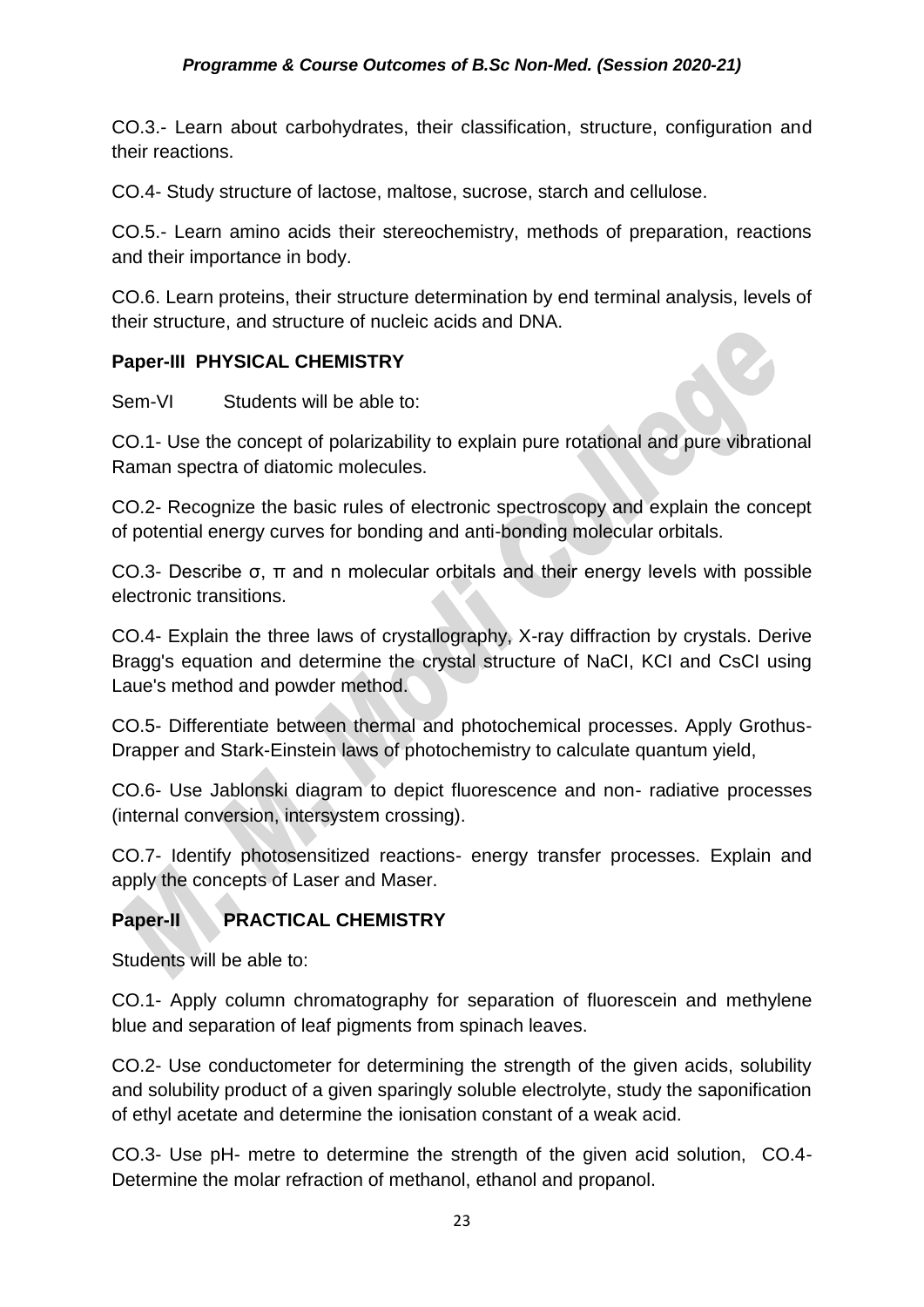CO.5- Study the distribution of benzoic acid between benzene and water, and ether and water.

#### **Course Outcomes: English SEMESTER -III**

#### **After completing this course the student will be able to:**

**CO-1:** to learn the skills for reading and writing fiction and plays.

**CO-2:** to go with the field of screenplay and drama writing.

**CO-3:** to create a fictional short stories after going through fictional studies and prose.

**CO-4:** to learn the difference between real and reel world.

**CO-5:** to learn new communication skills with dialogues of the plays.

**CO-6:** to participate in theater programs and can also learn dialogue writing.

#### **SEMESTER -IV**

#### **After completing this course the student will be able to:**

**CO-1:** Learners will think critically, while they read anything in future.

**CO-2:** Learners will participate in essay writing and non-fiction writing competitions.

**CO-3:** Leaners will do official works easily and can work as an editor.

**CO-4:** Learners will elaborate any passage or sentence into a long work with the help of précis writing.

**CO-5:** Learner will communicate in more than one language with the help of translation portion.

#### **Course Outcomes: Punjabi**

#### ਬੀ**.**ਐਸ**.**ਸੀ**. (**ਨਾਨ**-**ਮੈਡੀਕਲ**)** ਭਾਗ ਪਹਿਲਾ ਸਮੈਸਟਰ ਪਹਿਲਾ ਦੀ ਪੰਜਾਬੀ ਲਾਜ਼ਮੀ ਹਿਸ਼ੇਦੀ ਪੜ੍ਹਾਈ ਉਪਰੰਤ ਵਿਦਿਆਰਥੀਆਂ ਦੀ ਯੋਗਤਾ ਅਤੇ ਸਮਰਥਾ ਵਿਚ ਸਾਰਥਕ ਵਾਧਾ ਹੋਵੇਗਾ

- 1. ਸਾਹਿਤਕ ਰਚਨਾਵਾਂ ਦੇ ਮਾਧਿਅਮ ਨਾਲ ਵਿਦਿਆਰਥੀਆਂ ਅੰਦਰ ਸਾਹਿਤਕ ਰਚੀਆਂ ਦਾ ਵਿਕਾਸ ਹੰਦਾ ਹੈ।
- 2. ਭਾਸ਼ਾ ਦੀ ਸਿਧਾਂਤਕ ਜਾਣਕਾਰੀ ਨਾਲ ਵਿਦਿਆਰਥੀ ਦੀ ਭਾਸ਼ਾਈ ਸਮਰੱਥਾ ਵਿਚ ਵਾਧਾ ਹੁੰਦਾ ਹੈ
- 3. ਸਮਾਜਕ ਵਾਤਾਵਰਣ ਤੇ ਸਭਿਆਚਾਰਕ ਵਿਸ਼ਿਆਂ ਸਬੰਧੀ ਗਿਆਨ ਦੀ ਪਾਪਤੀ ਹੋਵੇਗੀ।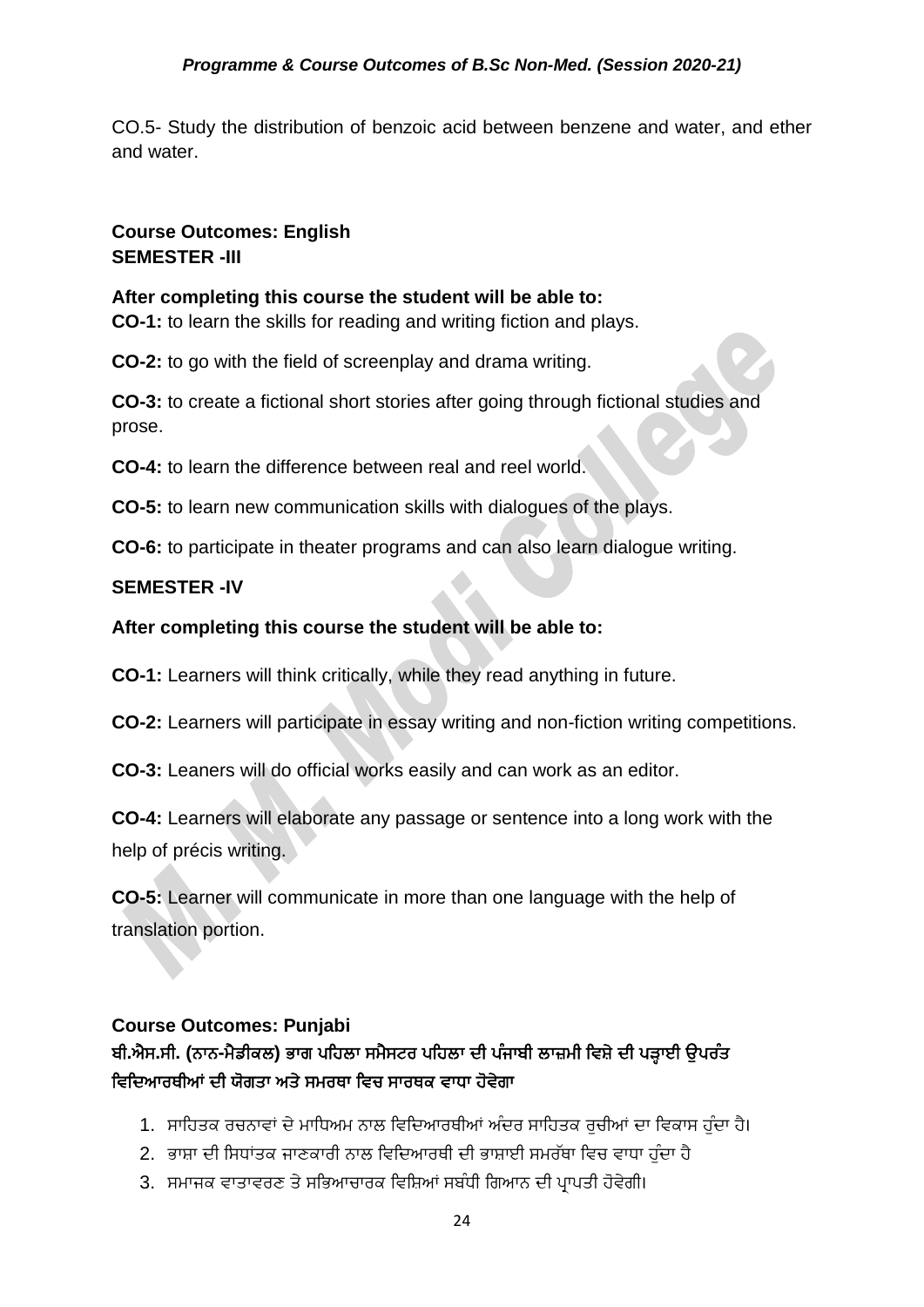- 4. ਵਿਦਿਆਰਥੀਆਂ ਵਿਚ ਆਲੋਚਨਾਤਮਕ ਤੇ ਸਿਰਜਣਾਤਮਕ ਸੋਚ/ਪਹੰਚ ਦਾ ਵਿਕਾਸ ਹੋਵੇਗਾ ਜਿਸ ਨਾਲ ਉਹ ਸਮਾਜ ਪ੍ਰਤੀ ਜਿੰਮੇਵਾਰ ਹੁੰਦੇ ਹਨ।
- 5. ਮਨੱਖੀ ਹੋਂਦ ਦੇ ਸੰਕਟਾਂ ਦੀ ਨਿਸ਼ਾਨਦੇਹੀ ਅਤੇ ਉਹਨਾਂ ਦਾ ਯੋਗ ਹੱਲ ਲੱਭਣ ਦੇ ਸਮਰੱਥ ਹੋਣਗੇ।
- 6. ਵਿਦਿਆਰਥੀ ਆਪਣੇ ਵਿਚਾਰਾਂ ਨੂੰ ਲਿਖਿਤ ਅਤੇ ਮੌਖਿਕ ਰੂਪ ਵਿਚ ਵਿਅਕਤ ਕਰਨ ਦਾ ਹੁਨਰ ਹਾਸਲ ਕਰਨਗੇ।
- 7. ਵਿਦਿਆਰਥੀਆਂ ਵਿਚ ਪੰਜਾਬੀ ਭਾਸ਼ਾ ਦੀ ਵਿਆਕਰਨਕ ਮੁਹਾਰਤ ਨਾਲ ਕਿਸੇ ਵੀ ਹੋਰ ਭਾਸ਼ਾ ਨੂੰ ਆਸਾਨੀ ਨਾਲ ਗਹਿਣ/ਸਮਝਣ ਦੀ ਯੋਗਤਾ ਦਾ ਵਿਕਾਸ ਹੋ ਜਾਂਦਾ ਹੈ।

#### ਬੀ.ਐਸ.ਸੀ (ਨਾਨ-ਮੈਡੀਕਲ) ਭਾਗ ਪਹਿਲਾ ਸਮੈਸਟਰ ਦੂਜਾ ਦੀ ਪੰਜਾਬੀ ਲਾਜ਼ਮੀ ਵਿਸ਼ੇ ਦੀ ਪੜ੍ਹਾਈ ਉਪਰੰਤ ਵਿਦਿਆਰਥੀਆਂ ਦੀ ਯੋਗਤਾ ਅਤੇ ਸਮਰਥਾ ਵਿਚ ਸਾਰਥਕ ਵਾਧਾ ਹੋਵੇਗਾ

- 1. ਵਿਆਕਰਨਕ ਪੱਧਰ ਉੱਤੇ ਪੰਜਾਬੀ ਭਾਸ਼ਾ ਨੂੰ ਸ਼ੁੱਧ ਰੂਪ ਵਿਚ ਉਚਾਰਨ, ਲਿਖਣ ਅਤੇ ਪੜ੍ਹਨ ਦਾ ਹੁਨਰ ਪੈਦਾ ਹੁੰਦਾ ਹੈ।
- 2. ਪੰਜਾਬੀ ਭਾਸ਼ਾ ਦੇ ਸ਼ਬਦ ਨਿਰਮਾਣ ਪਬੰਧ ਦਾ ਗਿਆਨ ਹੰਦਾ ਹੈ।
- 3. ਵਾਰਤਕ ਨਾਲ ਸਬੰਧਿਤ ਵਿਸ਼ੇ ਪੜ੍ਹਨ ਕਰਕੇ ਵਿਦਿਆਰਥੀਆਂ ਵਿਚ ਨਵੇਂ ਵਿਚਾਰ ਪੈਦਾ ਹੁੰਦੇ ਹਨ।
- 4. ਵੱਖ ਵੱਖ ਉਪਭਾਸ਼ਾਵਾਂ ਦੀ ਵੱਖਰਤਾ ਰਾਹੀਂ ਪੰਜਾਬ ਦੀ ਭਾਸ਼ਾਈ ਭਿੰਨਤਾ ਤੇ ਵਿਸ਼ਾਲਤਾ ਦਾ ਗਿਆਨ ਹੰਦਾ ਹੈ।
- 5. ਨਿਜੀ ਅਤੇ ਵਪਾਰਕ ਚਿੱਠੀ-ਪੱਤਰ ਰਾਹੀਂ ਸਰਲ ਪੇਸ਼ਕਾਰੀ ਅਤੇ ਸੰਚਾਰ ਯੋਗਤਾ ਦਾ ਵਿਕਾਸ ਹੁੰਦਾ ਹੈ।

#### ਬੀ**.**ਐਸ**.**ਸੀ**. (**ਨਾਨ**-**ਮੈਡੀਕਲ**)** ਭਾਗ ਦ ਜਾ ਸਮੈਸਟਰ ਤੀਜਾ ਦੀ ਪੰਜਾਬੀ ਲਾਜ਼ਮੀ ਹਿਸ਼ੇਦੀ ਪੜ੍ਹਾਈ ਉਪਰੰਤ ਹਿਹਦਆਰਥੀਆਂ ਦੀ ਯੋਗਤਾ ਅਤੇ ਸਮਰਥਾ ਵਿਚ ਸਾਰਥਕ ਵਾਧਾ ਹੋਵੇਗਾ

- 1. ਵਿਦਿਆਰਥੀਆਂ ਨੂੰ ਗੌਰਵਮਈ ਇਤਿਹਾਸ ਦਾ ਗਿਆਨ ਹੁੰਦਾ ਹੈ।
- 2. ਸਾਹਿਤਕ ਰੁਪਾਕਾਰ ਨਾਵਲ ਰਾਹੀਂ ਜ਼ਿੰਦਗੀ ਦੀ ਵਿਸ਼ਾਲਤਾ ਨੂੰ ਸਮਝਣ ਦੀ ਯੋਗਤਾ ਦਾ ਵਿਕਾਸ ਹੁੰਦਾ ਹੈ।
- 3. ਵਾਕ ਬਣਤਰ ਦੇ ਗਿਆਨ ਰਾਹੀਂ ਵਿਦਿਆਰਥੀ ਆਪਣੇ ਭਾਵਾਂ ਦਾ ਸੰਚਾਰ ਸਚੱਜੇ ਢੰਗ ਨਾਲ ਕਰ ਸਕਣਗੇ ਦੇ ਯੋਗ ਹੰਦੇ ਹਨ।
- 4. ਵਪਾਰਕ ਅਦਾਰਿਆਂ ਵਿਚ ਦਫ਼ਤਰੀ ਕੰਮਕਾਜ ਵਿਚ ਵਰਤੀ ਜਾਂਦੀ ਰਾਜ ਭਾਸ਼ਾ ਪੰਜਾਬੀ ਦੀ ਤਕਨੀਕੀ ਜਾਣਕਾਰੀ ਰਾਹੀਂ ਰਜ਼ਗਾਰ ਸੰਭਾਵਨਾਵਾਂ ਵਿਚ ਵਾਧਾ ਹੰਦਾ ਹੈ।
- 5. ਸਾਹਿਤਕਾਰ ਦੇ ਜੀਵਨ ਸਫ਼ਰ ਦਾ ਗਿਆਨ ਵਿਦਿਆਰਥੀਆਂ ਨੂੰ ਰਚਨਾਕਾਰ ਦੇ ਸਾਹਿਤਕ ਦ੍ਰਿਸ਼ਟੀਕੋਣ ਨੂੰ ਸਮਝਣ ਵਿਚ ਸਹਾਈ ਹੁੰਦਾ ਹੈ।

#### ਬੀ**.**ਐਸ**.**ਸੀ**. (**ਨਾਨ**-**ਮੈਡੀਕਲ**)** ਭਾਗ ਦ ਜਾ ਸਮੈਸਟਰ ਚੌਥਾ ਦੀ ਪੰਜਾਬੀ ਲਾਜ਼ਮੀ ਹਿਸ਼ੇਦੀ ਪੜ੍ਹਾਈ ਉਪਰੰਤ ਹਿਹਦਆਰਥੀਆਂ ਦੀ ਯੋਗਤਾ ਅਤੇ ਸਮਰਥਾ ਵਿਚ ਸਾਰਥਕ ਵਾਧਾ ਹੋਵੇਗਾ

- 1. ਕਵਿਤਾ ਨੂੰ ਪੜ੍ਹਦਿਆਂ ਵਿਦਿਆਰਥੀਆਂ ਅੰਦਰ ਕਲਪਨਾ ਸ਼ਕਤੀ ਦਾ ਵਿਕਾਸ ਹੁੰਦਾ ਹੈ।
- 2. ਕਵਿਤਾ ਦੁਆਰਾ ਵਿਦਿਆਰਥੀ ਸ਼ਾਬਦਿਕ ਅਤੇ ਪ੍ਰਸੰਗਿਕ ਅਰਥਾਂ ਤੋਂ ਜਾਣੂੰ ਹੁੰਦੇ ਹਨ।
- 3. ਸਾਹਿਤਕ ਲਹਿਰਾਂ ਦਾ ਗਿਆਨ ਵਿਦਿਆਰਥੀਆਂ ਅੰਦਰਲੇ ਸਾਹਿਤਕ ਸਿਰਜਣਾ ਦੇ ਹੁਨਰ ਨੂੰ ਨਿਖਾਰਦਾ ਹੈ।
- 4. ਅਖਬਾਰੀ ਰਿਪੋਰਟ ਤਿਆਰ ਕਰਨ ਦਾ ਹਨਰ ਸਿੱਖ ਕੇ ਵਿਦਿਆਰਥੀ ਪੱਤਰਕਾਰੀ/ਮੀਡੀਆ ਦੇ ਖੇਤਰ ਵਿਚ ਰਜਗਾਰ ਪਾਪਤ ਕਰਦੇ ਹਨ।
- 5. ਪੰਜਾਬੀ ਭਾਸ਼ਾ ਦੇ ਪਿਛੋਕੜ ਦਾ ਗਿਆਨ ਵਿਦਿਆਰਥੀਆਂ ਨੂੰ ਮਾਂ ਬੋਲੀ ਦੇ ਮਾਣਯੋਗ ਮੁੱਲਾਂ ਨਾਲ ਜੋੜਦਾ ਹੈ।
- 6. ਗੁਰਮੁਖੀ ਲਿੱਪੀ ਦੀ ਵਿਕਾਸ ਪ੍ਰਕਿਰਿਆ ਬਾਰੇ ਪੜ੍ਹਦੇ ਹੋਏ ਵਿਦਿਆਰਥੀ ਭਾਸ਼ਾ ਅਤੇ ਲਿੱਪੀ ਦੇ ਆਪਸੀ ਸਬੰਧਾਂ ਨੂੰ ਸਮਝਦੇ ਹਨ।